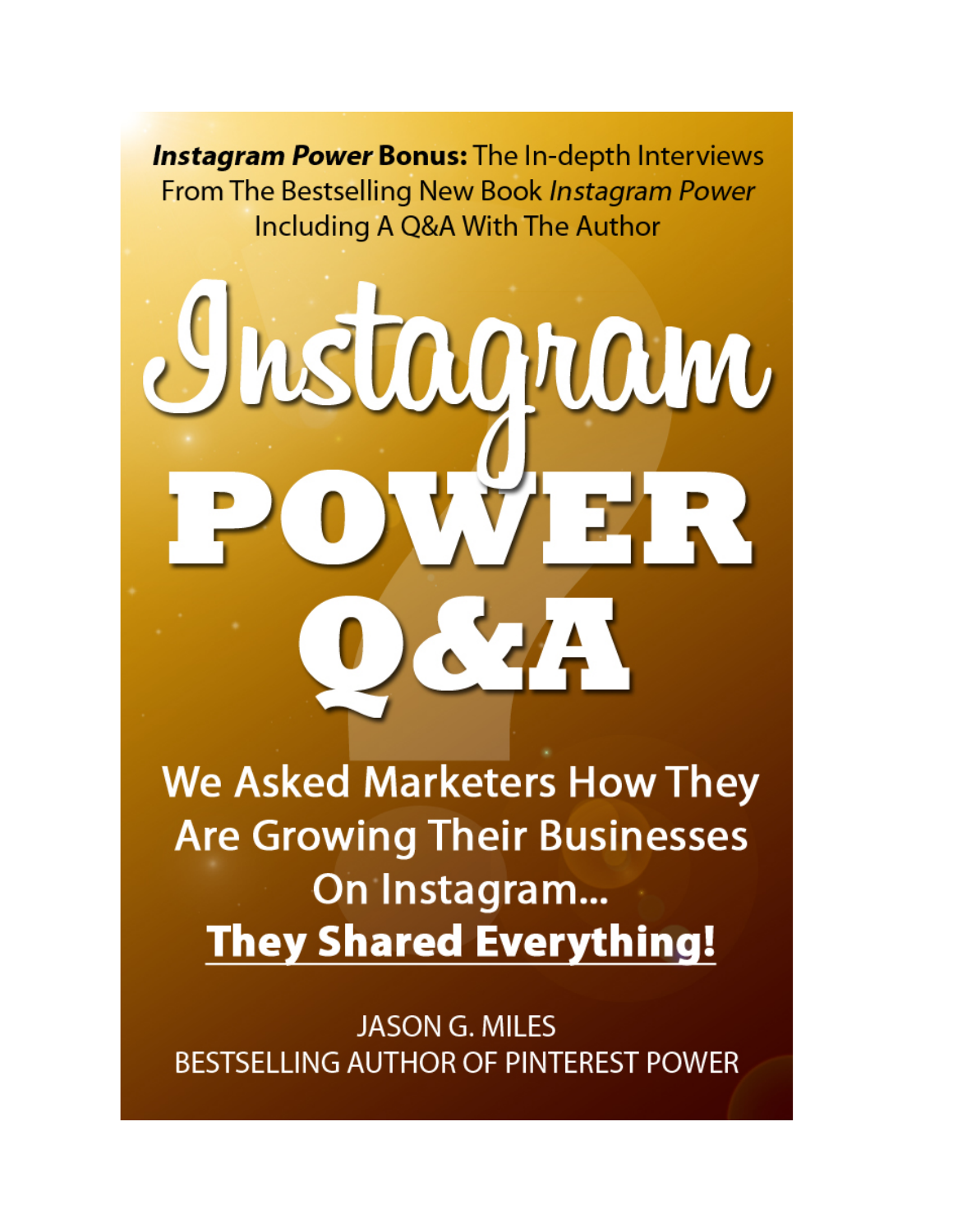# *Instagram Power* Q&A

Copyright  $\odot$  2014 by Jason G. Miles

# **All Rights Reserved**

This brief eBook contains excerpts from *Instagram Power* and represents less than 10% of the book's content. Distributed under agreement with the Publisher.

No part of this publication may be reproduced or distributed in any form or by any means, or store in a database or retrieval system, without the prior written permission of the publisher.

# **Want Another Free Gift?**

If you want another free resource I've got a free eBook that explains one of the ten monetization strategies you'll find in *Instagram Power*. It's called *Visual Product Launches on Instagram*. To grab a free copy visit http://www.instagrampower.com.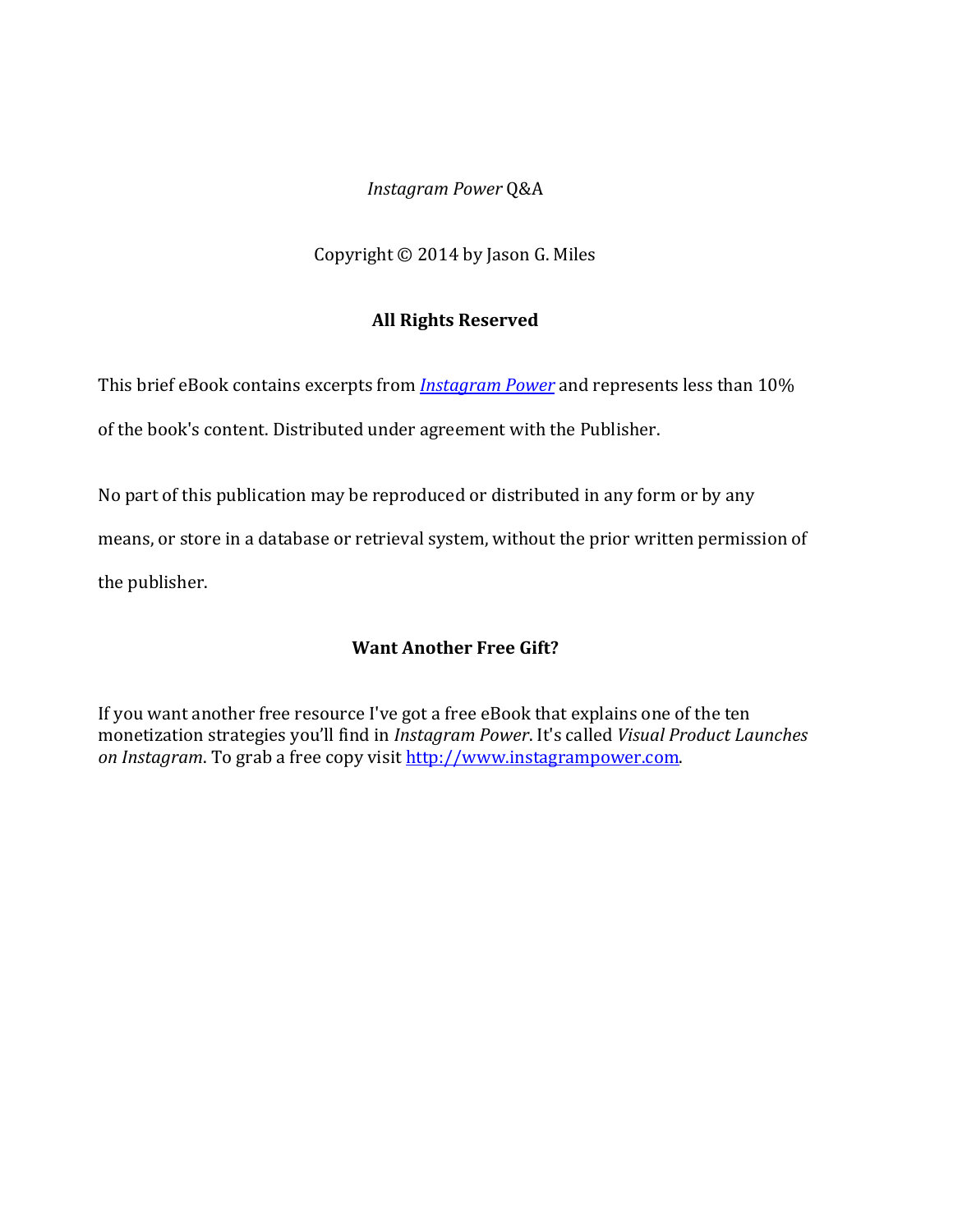# **Introduction**

*Can you do "real" marketing on Instagram?* That was the question on my mind when I began our journey on Instagram.

I wanted to know the answer for two reasons. First, at our small company, Liberty Jane Clothing, we are always trying to build our brand and reach more customers. Second, I heard that Instagram has over 150 million monthly active users, which is more than Twitter.

We started our Instagram journey by asking successful marketers what they were doing on Instagram. That way we could just learn from them and copy their successful marketing habits. It's a great way to learn something quickly.

This free ebook you're about to read includes those interviews. We hope you enjoy them. They are packed with great insight, wisdom, advice, and even humor.

And yes - we really do use Instagram for marketing. You can see how we're using it at www.instagram.com/libertyjaneclothing. You can also visit each of the marketer's profiles interviewed in this eBook. Check out what is working - see if it's right for you.

What did we discover about marketing on Instagram? There are ten monetization strategies currently working very effectively on Instagram – we'll explain those latter in this eBook, and we go into great detail describing them in the new book *Instagram Power* published by McGraw Hill. Instagram really is a very powerful marketing tool, (and that is not hype), and the new book covers everything you need to know to implement an effective marketing strategy.

Finally, if you'd like another free resource I've got a free eBook that explains one of the ten monetization strategies. It's called *Visual Product Launches on Instagram*. To grab a free copy visit http://www.instagrampower.com.

All the very best,

Jason G. Miles Author of *Instagram Power* 

Ps. to discover more helpful, (and low cost), resources visit my author page on Amazon.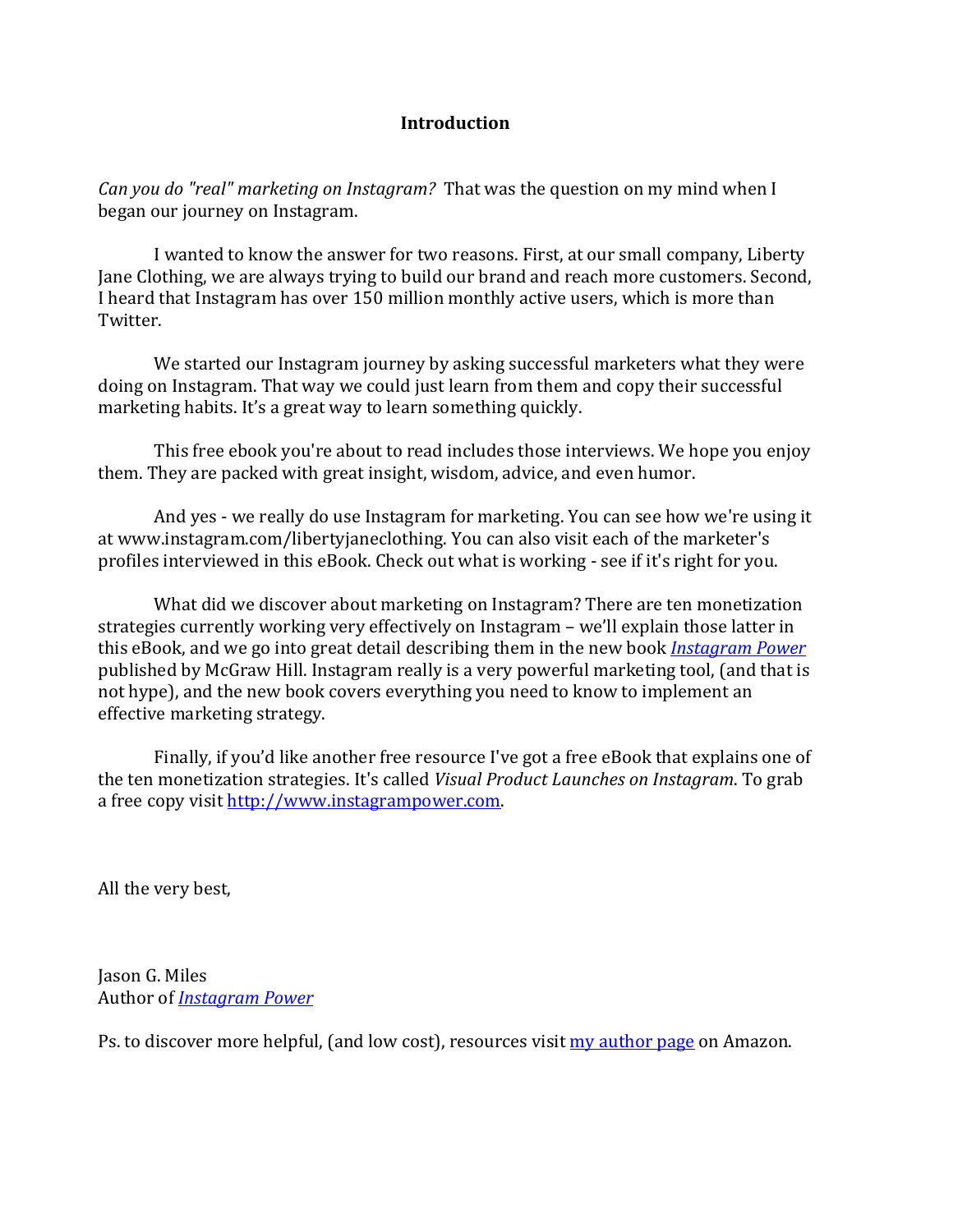### An Interview With Hayley & Lucas

## **From Alphabet Bags**

# (http://instagram.com/alphabetbags)

**About Alphabet Bags:** A U.K. based accessories brand creating lovely items with an emphasis on the simple, bold and cheerful.

## **Jason: How did you discover Instagram, and what were your first experiences like?**

A. We heard about Instagram from a relative who was using it to add filters to their *personal phone snapshots. As we didn't have any followers to start with initially we were* posting mainly personal photos and playing around with the filters. At that time we weren't setting out to gain a huge following, but it was nice to keep a visual record of both our office *and home lives on the Instagram account.*

## **Jason:** When and how did you see the value of Instagram for your business?

A. As we began to network with other small businesses via Instagram and started to hear *from customers that they had discovered our site through Instagram we realized that it could be a really valuable tool for our brand. It was really nice for us to see our customers* taking pictures of our products and packaging and sharing these with us and their followers too. Many of our Instagram followers have found us through other Instagram users who *have posted photos of their orders.*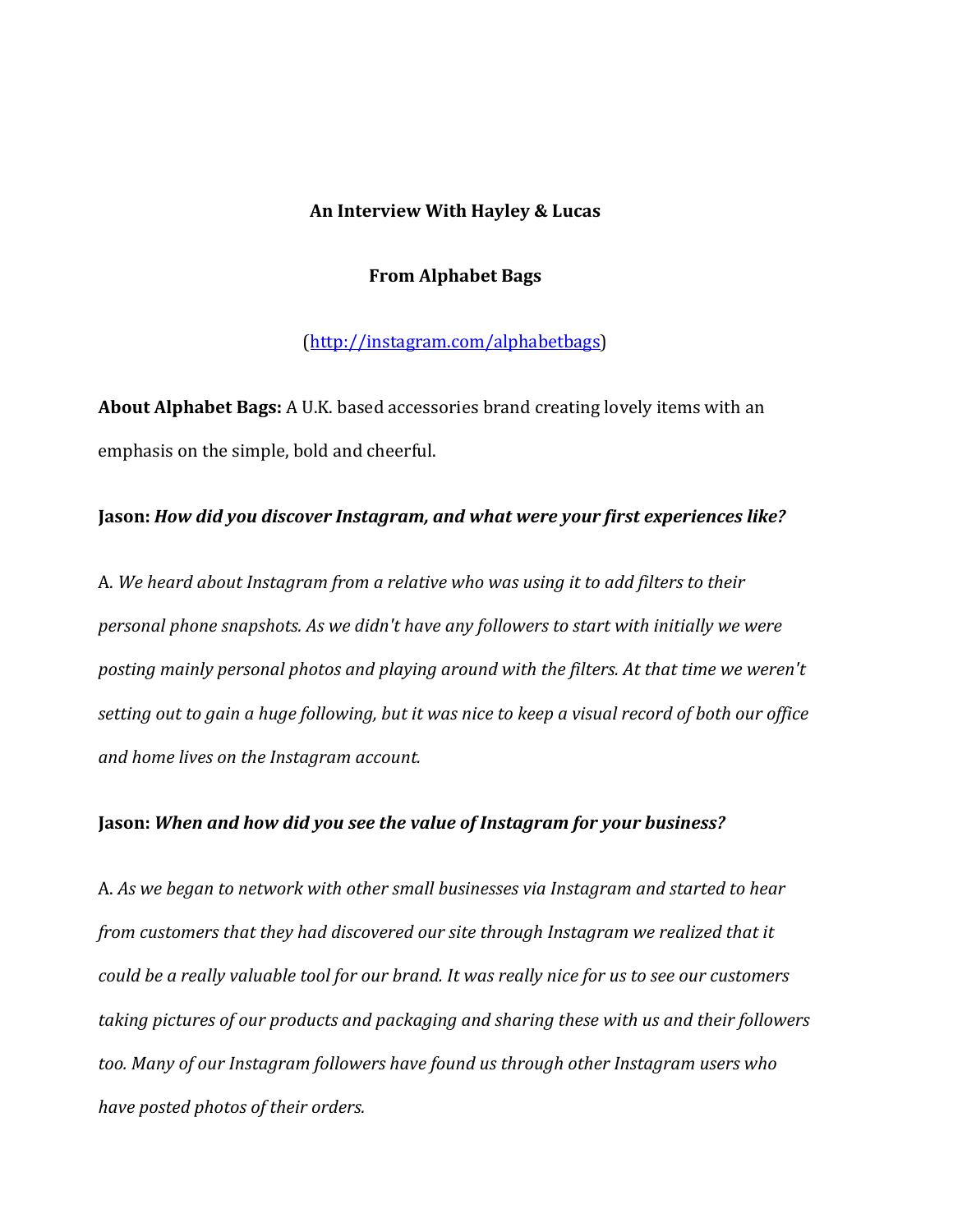#### **Jason:** *What specific steps have you taken to boost your Instagram work?*

A. We try to post pictures every day now but are careful not to post too many or anything that's not going to be of interest to our followers. We feel it's useful for our brand to post new products, snapshots of our office and behind the scenes photos as well as more personal photos (as we're a small family business). It's nice to give our customers a glimpse into our *personal lives and interests as well as our work and products.* 

## **Jason:** *What results or successes have you achieved because of Instagram?*

A. An obvious positive result is gaining new customers and fans of the brand via Instagram. However, Instagram has also proven to be a great tool for connecting with other likeminded individuals and small businesses, who you wouldn't usually come across in day to day life at the office. We really enjoy looking at all the photos posted by other users that we *follow. It can get quite addictive!* 

# **Jason:** If you were sitting down with someone just getting started with Instagram, *what advice would you give him or her?*

A. Don't post too much, especially in quick succession and take time to create interesting setups. If you make sure there is good lighting in your photos the Instagram filters will look *their best, or you wont need to use a filter at all. Try to follow as many like-minded people or businesses as you can find. It's a great way to connect with other brands and interesting individuals* and often they follow you back so it's a great way to build up your followers too.

# Jason: What's your success story with Instagram? How has it changed your life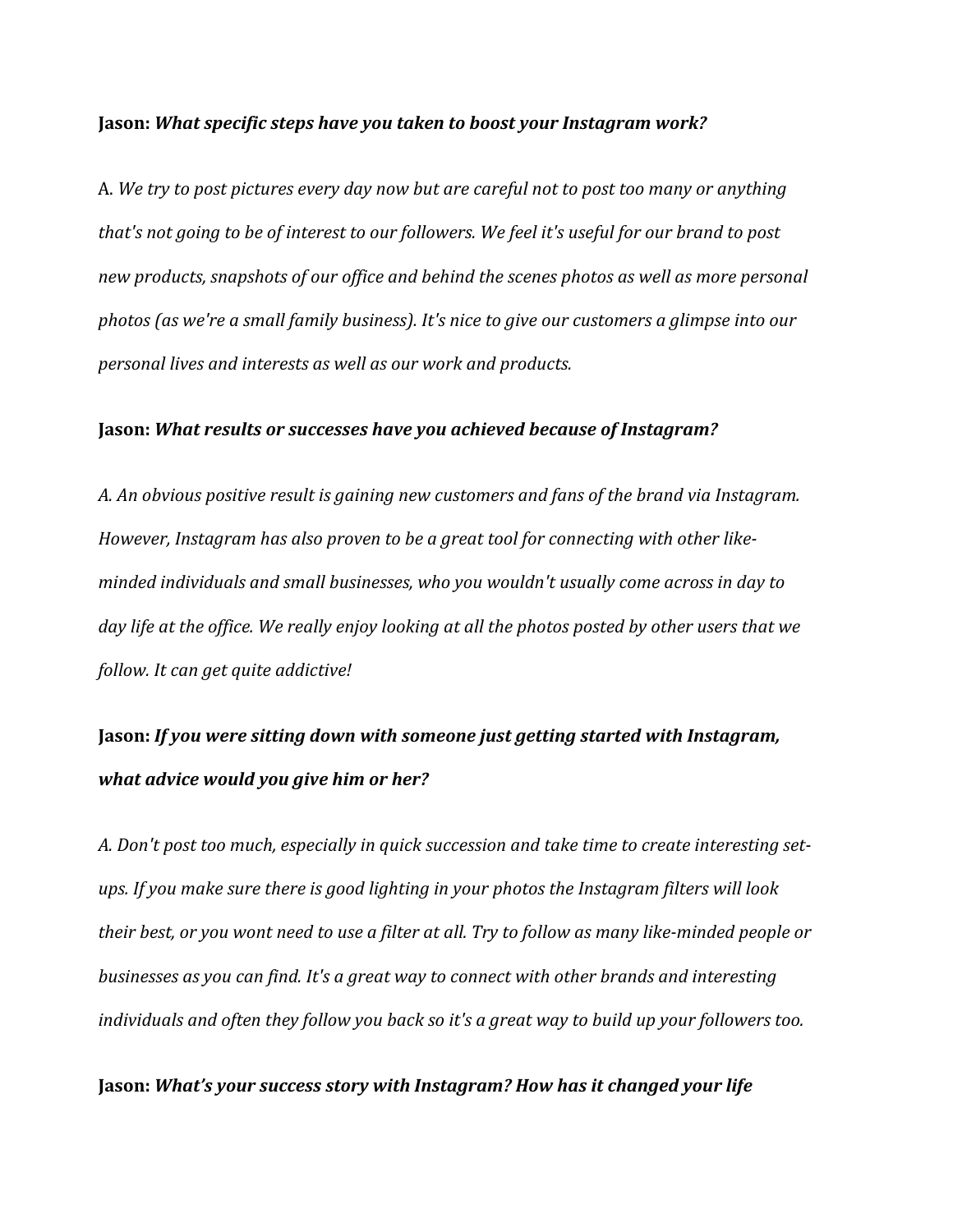## *and/or business for the better?*

*A. Instagram has certainly had a positive effect on our business. It has been an excellent way*  to get our brand out there and a really nice way to connect with customers and keep them *informed.* Previously most of our contact with customers was done via an email newsletter, now Instagram is an equally important way for us to keep in touch with fans of Alphabet Bags. Instagram is much more instant than a newsletter though, and much more fun to use! It has become a daily part of our lives and we really enjoy posting photos as well as *browsing other user's photos.* 

# **Jason**: If you've used Instagram for your business, how much has it increased sales, **brand recognition, and the overall success of your business?**

*A.* We have noticed that we have gained customers as a result of using Instagram. The *increase in sales has not been huge, but the increase in brand recognition has been just as important, if not more so.* 

# **Jason:** What are the biggest mistakes you've made using Instagram that we can help *folks avoid?*

A. We don't feel we've really made any mistakes. We're always cautious to make sure we're not posting too much or offending any of our followers. We try to share photos of things we *think our followers would want to see.*

Jason: What are some of the most important techniques or tools you've discovered to *help you grow your business with Instagram?*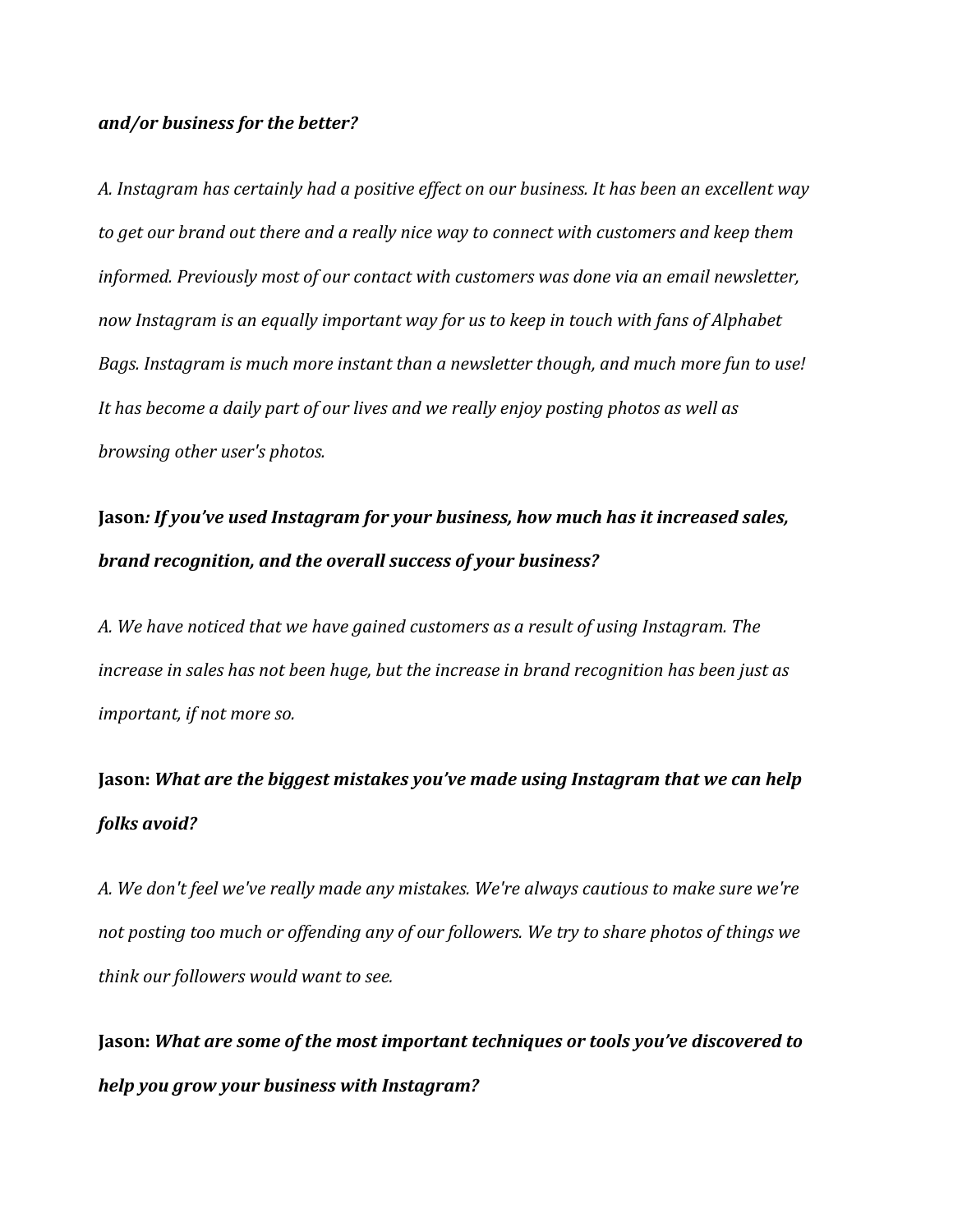A. None that we can think of, although we are planning on running our first Instagram *competition soon so we're looking forward to seeing how that goes.* 

# Jason: Can you distill your Instagram experience down into several key tips for *readers?*

# *A.*

- 1. Don't go crazy with the amount of images you post
- 2. Boring photos are boring, make sure the images you post are nice and/or interesting
- *3. Think about angles and lighting when taking your pictures*
- 4. Find and follow users who interest you, it's a great way to connect with like-minded *people*
- 5. If you have cats or dogs make sure you post plenty of photos of them!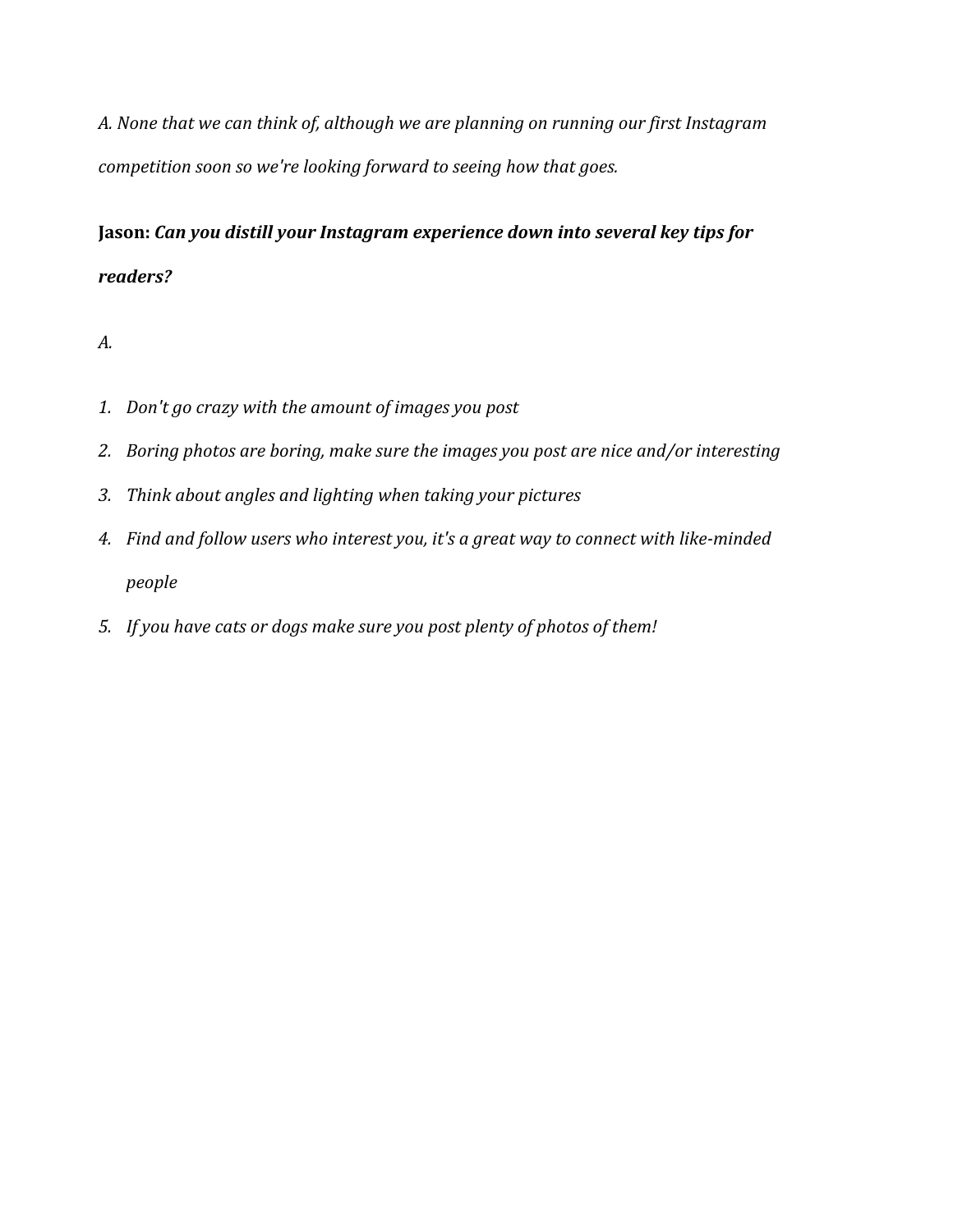## **An Interview With Brian Lites**

#### **From Dakota Mechanic Studios**

(http://instagram.com/dakotamechanic)

**About Dakota Mechanic Studios:** Brian Lites makes functional art out of up cycled World War II airplane parts and sells them under the Dakota Mechanic Studios brand.

# Jason: How did you discover Instagram, and what were your first experiences like?

A. I only discovered IG while searching the App Store on my iPod. The concept intrigued me. I have no formal training as a photographer but I do enjoy photography. The idea of sharing photos seemed much less involved than keeping up with your status and comments on Facebook. From the first photos that I posted I began to receive "likes" and comments from *interested viewers. Within a short time I was hooked.* 

#### **Jason:** When and how did you see the value of Instagram for your business?

A. My business deals in making functional pieces and art out of old WWII era airplane parts. The majority of the photos that I was adding to IG were aircraft photos. I began to notice *that many individuals responding to my posts were pilots, aviation enthusiasts, military* personnel, veterans and airline industry employees. That is when the light came on to the potential IG has in marketing my business. With IG you have a platform that is free and easy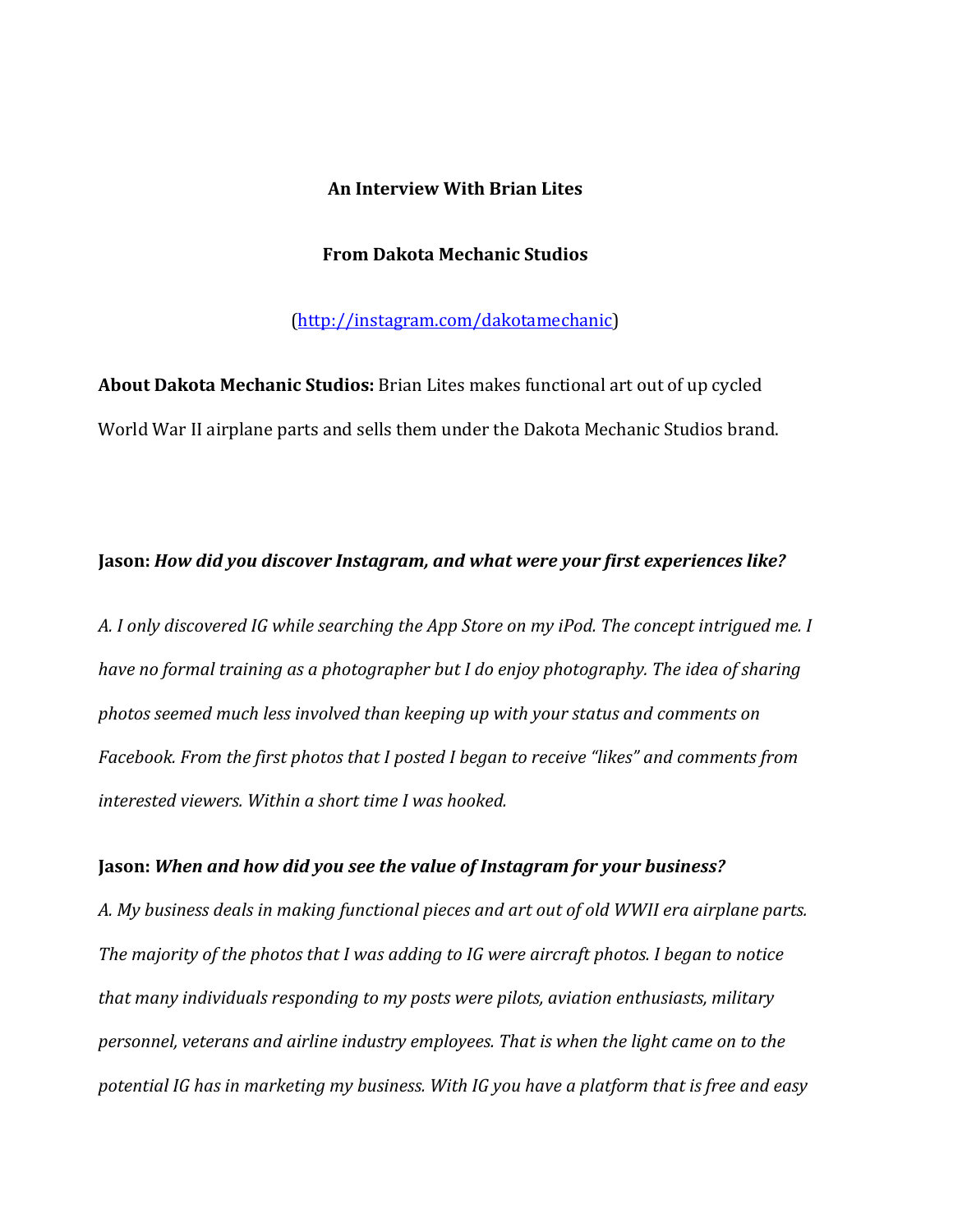to use, where you can present your product to hundreds or even thousands of people, and *spend very little time doing it.*

#### **Jason:** What specific steps have you taken to boost your Instagram work?

A. I noticed that there were IG users that had large numbers of followers. My first thought *was to emulate their approach. But on second thought I concluded that the quality of my followers, those with the greatest potential of becoming customers, outweighed the quantity* of followers. That was my main focus as I began to market my product. I am not saying *quantity of followers is bad. If you focus on your core customers I believe the quantity of followers* will come as time goes on.

*Since* my business deals with those in the aviation world, I would much rather have a *hundred followers who love airplanes than a thousand followers whose posts consist* exclusively of self portraits in the mirror and photos of One Direction band members. You *know* what I am talking about. My product line appeals to a smaller customer base than *most businesses. I have to be deliberate in gaining followers.* 

In the "Explore" tab I search hashtags that pertain to my potential customers. Since I am dealing with *WWII* aircraft parts, I search hashtags such as #aircraft, #warbird, #aviation, #airplane and so on. In viewing a persons photos I can ascertain whether they have an *aviation interest or just happened to take a photo of one airplane. Those who have* numerous photos of airplanes are those I follow. Some of the photos are genuinely good photos and deserve comments. By making comments, attention is drawn to my profile page.

*When people start following my IG page, I view their "followers" and "following" lists.*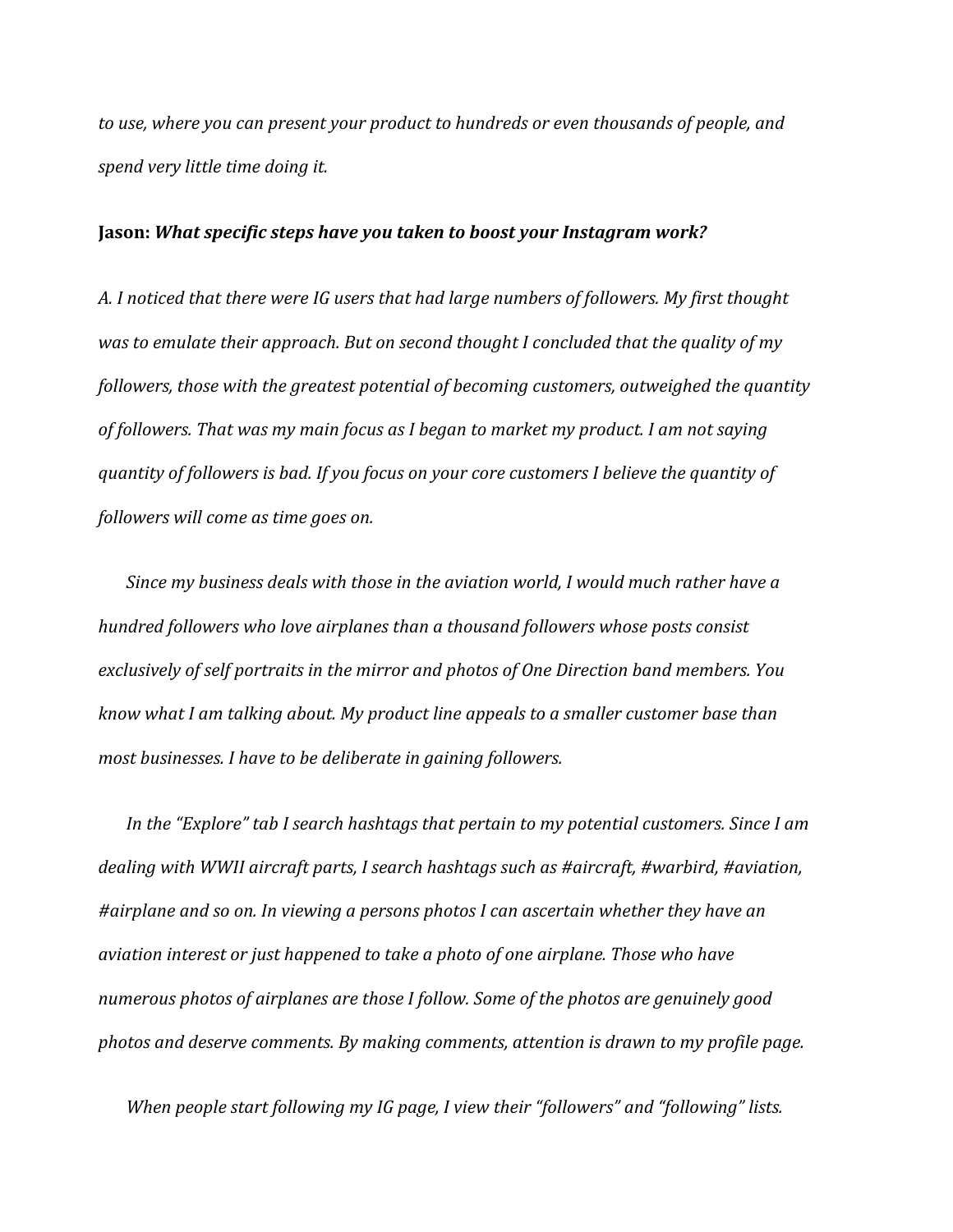*Quite* often there are others in those lists with similar interests. I peruse their photos, make *comments and follow their profile. More often than not the "follow" is reciprocated. There you have it, one more potential customer.* 

*Photography is another key element in boosting your IG potential. Take unique photos.* Get a decent camera so you can take quality photos that represent your quality product. If *you have poor photos to present to your customers, your product will be perceived as poor. Studies have shown that the quality of your images has a direct impact on what people are willing to pay. Take your time and do it right.* 

# **Jason: What 'aha' moments have you experienced where you realized you could do** something differently/better to boost Instagram engagement?

A. After posting a photo I could spend several minutes adding hashtags and comments. This *process became monotonous and time consuming. Then I found Webstagram. Anytime I am* near my computer it is much easier to tag photos and make comments. I will still tag photos on the go with my iPhone, but the use of Webstagram has definitely streamlined the process.

## **Jason:** *What results or successes have you achieved because of Instagram?*

A. It is difficult to say with certainty the impact the use of IG has had on sales. I can say for *certain that views to my auctions as well as my website have increased significantly when I* post product photos on IG. More traffic has continued to mean greater final bid prices and *inquiry's* via my website.

**Jason:** If you were sitting down with someone just getting started with Instagram,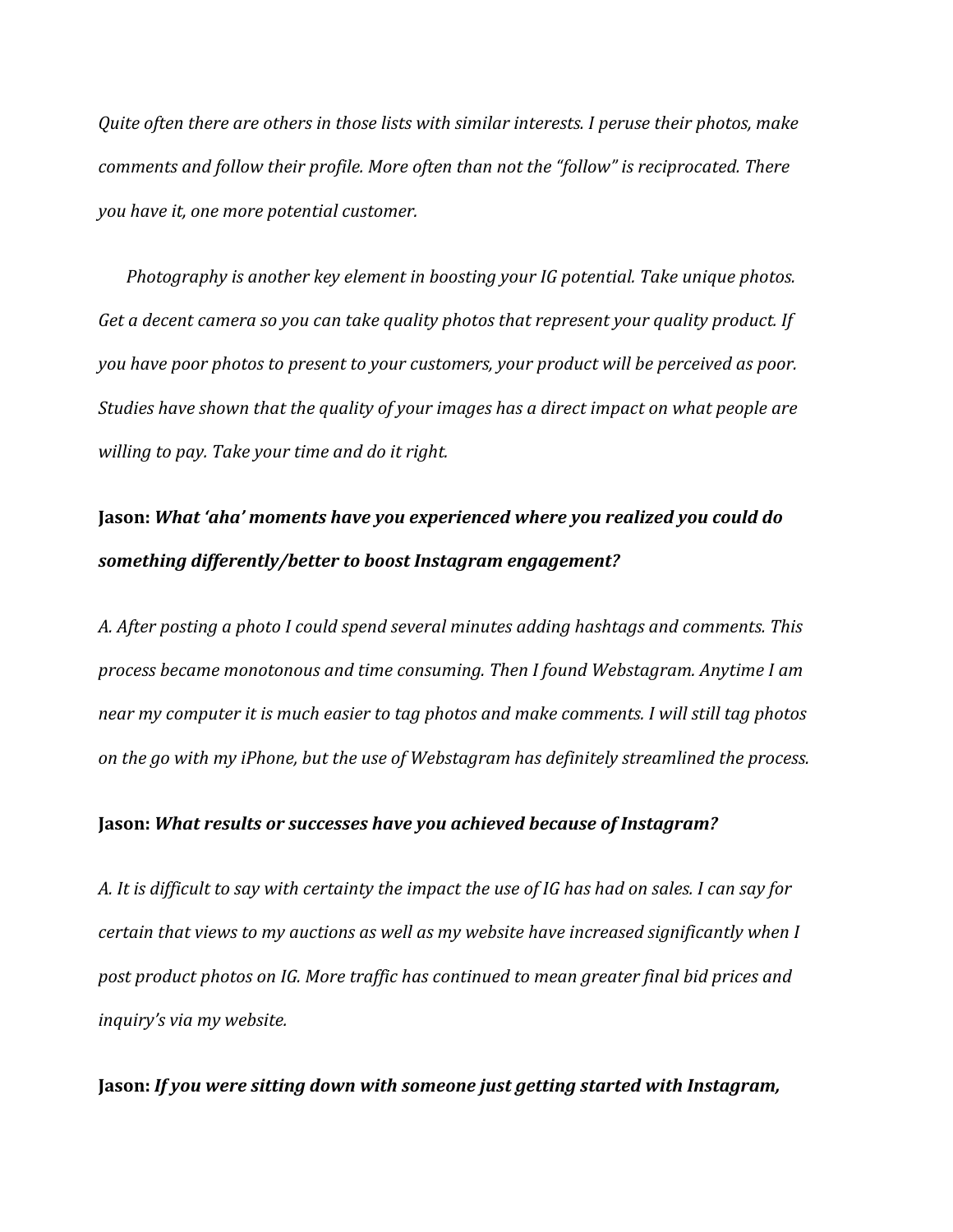#### *what advice would you give him or her?*

*A.* I think there is a tendency by some to rush into putting their best photos on IG right away. *When you post a photo and hashtags it, the photo is at the top of the hashtag list for a short period of time. It can be very short depending on the hashtags you choose. Spread the posts out.* Allow people to see the quality of your work over time. Dumping all your photos in at *once leaves nothing good for the future. Only post 1 or 2 photos a day. IG allows you to attach 30 hashtags per post. Use them to gain followers. Your hashtags should pertain to your* photo but can extend beyond that. A Google search will show popular tags such as #instagood, #instamood, #picoftheday and so on.

*Interact with fellow IG users. Comment on their photos, like their photos and follow them.* Don't be passive, but rather be proactive in building a base of followers who are *prospective customers.*

# **Jason:** If you were sitting down with an experienced Instagram user, what advice *and/or questions would you have for them?*

There are many IG users offering guaranteed followers if you follow the instructions on their posts or if you download an app. I have veered away from these offers because I have wanted followers who are truly interested in the product that I am selling. I don't need followers for the sake of having followers. My question would be, is there any validity or benefit to such offers? Have those who have accepted these offers seen marked results in the sale of their product? Has it proved profitable in their business?

## Jason: What's your success story with Instagram? How has it changed your life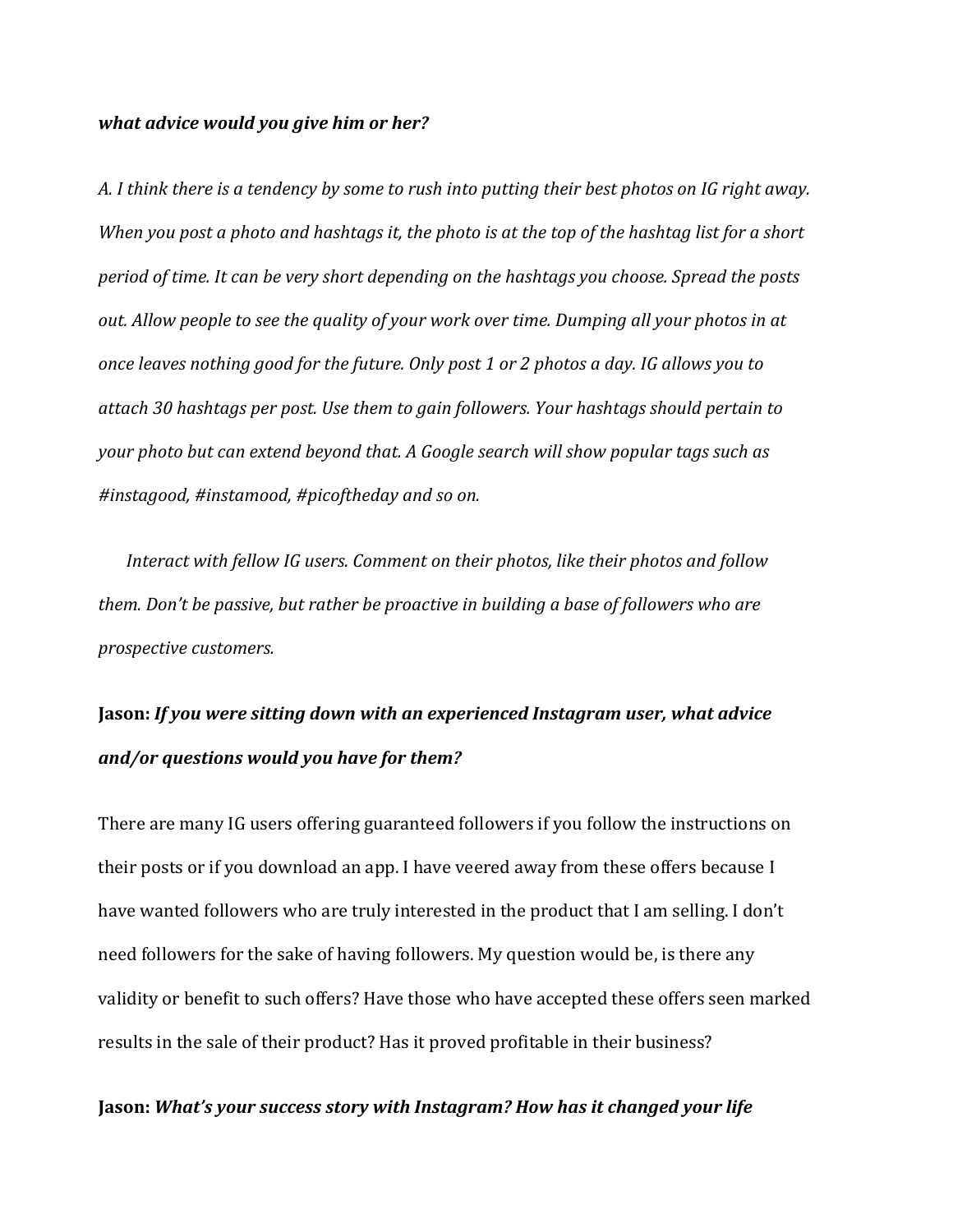## *and/or business for the better?*

A. I have definitely seen increased viewing activity on my EBay auctions and website with *the use of IG. Even though I use other Internet services for marketing, I have found IG to be* one of the easiest. Now that I am established as an IG user, I can post a photo every day or *two. Instead of playing a game on my phone when I have down time, I use the opportunity to follow a couple new people and make comments on their posts. In doing this I am only adding* to my earning potential. They say time is money and using your time to make money *has never been easier.*

# **Jason:** *If you've used Instagram for your business, how much has it increased sales,* **brand recognition, and the overall success of your business?**

A. Since I began using IG for marketing I have definitely seen an increase in the final bid *price* on auctions. In addition, the number of views and watchers on eBay auctions has *increased with the posting of product photos on IG. Website traffic may double or triple* when I put up a new post. It is difficult to say what percentage of my traffic comes from IG, but I know there is a direct correlation between posting to IG and views.

# **Jason:** What are the biggest mistakes you've made using Instagram that we can help *folks avoid?*

A. If I have made any big mistakes I haven't realized it yet. But once I have read your book *I'm* sure *I* will see a few.

**Jason:** What are some of the most important techniques or tools you've discovered to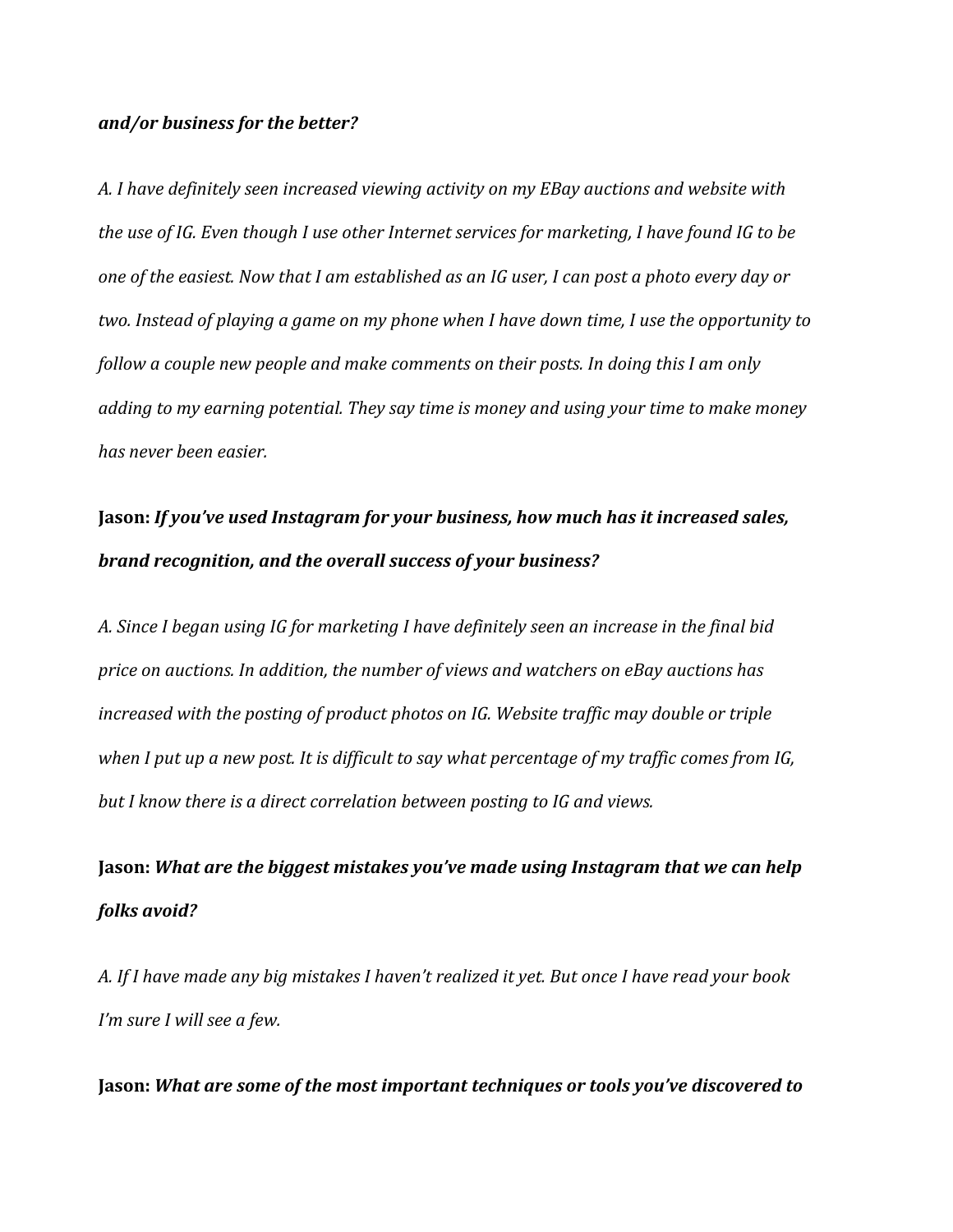## *help* you grow your business with Instagram?

A. My customer base is much smaller than say a fashion designer. I put more effort into targeting my most likely customer. Searching hashtags and following new people has *proved to be the single most effect technique I have used. Next would be to realize that those you are following are more than just potential customers, they are unique individuals sharing their lives through photos. Comment on their photo, interact with them. The personal approach draws their attention to your page. Not only will this help your business, it can be fun as well.* 

**Jason: Can you distill your Instagram experience down into several key tips for** *readers?*

*A.*

- 1. Take your time in posting photos. Don't post everything you have at one time.
- 2. Take quality photos. Take your time and get good shots. The photo you post will be someone's first impression. You want it to be a good one. Don't be afraid to delete bad *photos.*
- *3. Comment, comment, comment. And did I mention comment.*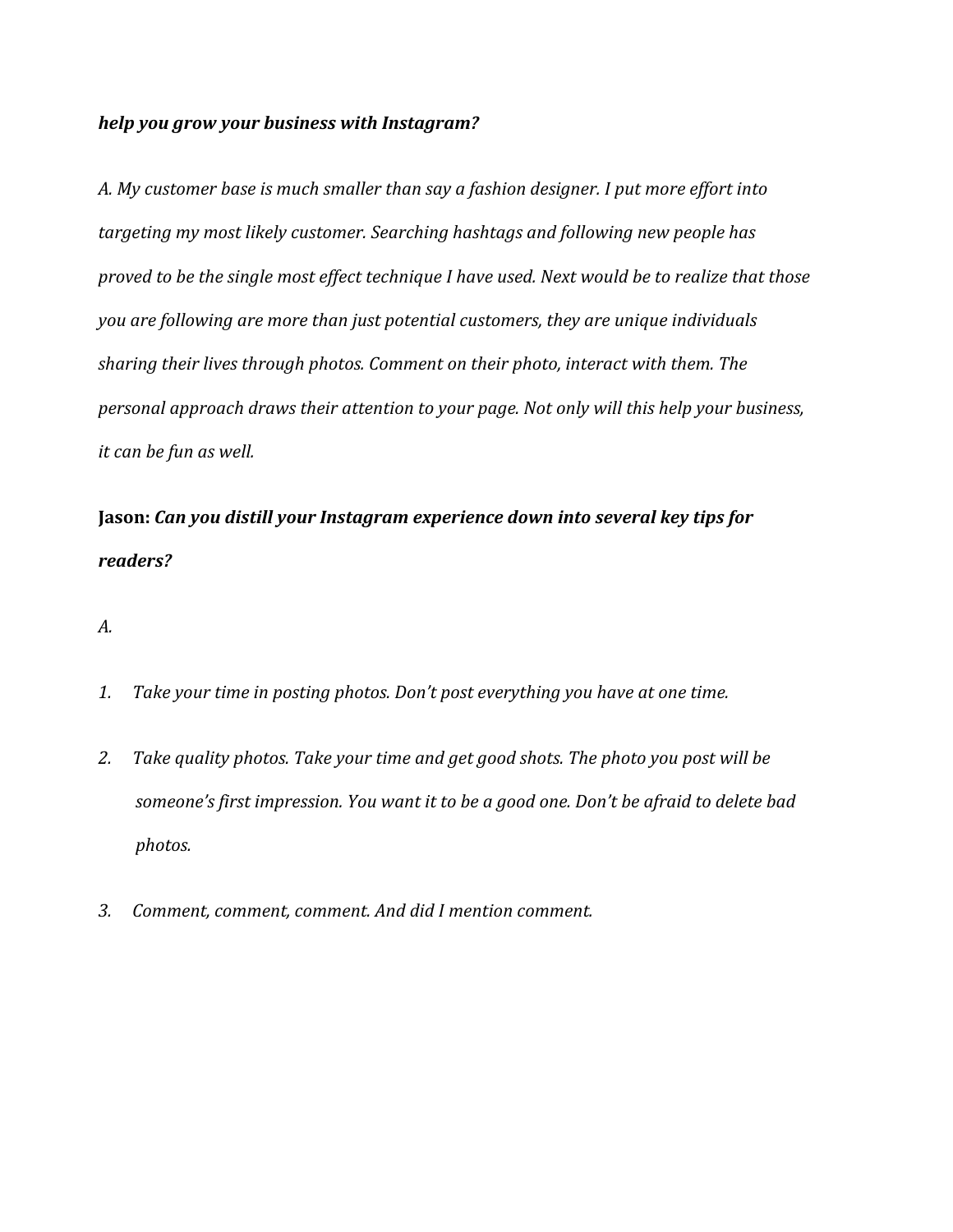#### **An Interview With Laura Lawson Visconti**

## (http://instagram.com/Lauralawsonvisconti)

**Laura Lawson:** Laura Lawson Visconti is an artist, author, speaker, and award winning blogger with close to 150,000 Instagram followers.

# **Jason: How did you discover Instagram, and what were your first experiences like?** A. I first downloaded Instagram while watching the Super Bowl in February 2011 – two *years ago now!* At first, it wasn't anything more than a way to let my friends know what I *was doing on the daily... you know, the typical what I'm eating for lunch shots. Even now, I* use Instagram as a photo diary. It's an amazing thing to be able to look back on little *memories forever encapsulated in this app. I often enjoy scrolling through my entire feed and reminiscing.*

#### **Jason:** When and how did you see the value of Instagram for your business?

A. As an artist and writer, I use Instagram as a sketchbook to hone my creativity. While I'm not a professional photographer by trade, Instagram has fostered my ability to forge *compositions and play around with color. I see compositions for both my paintings and my photos everywhere I go. Additionally, it's fun to post pictures of paintings I'm working on* and market my book on Instagram. I haven't necessarily used it directly for marketing myself, but indirectly it's actually become quite useful.

## **Jason:** What specific steps have you taken to boost your Instagram work?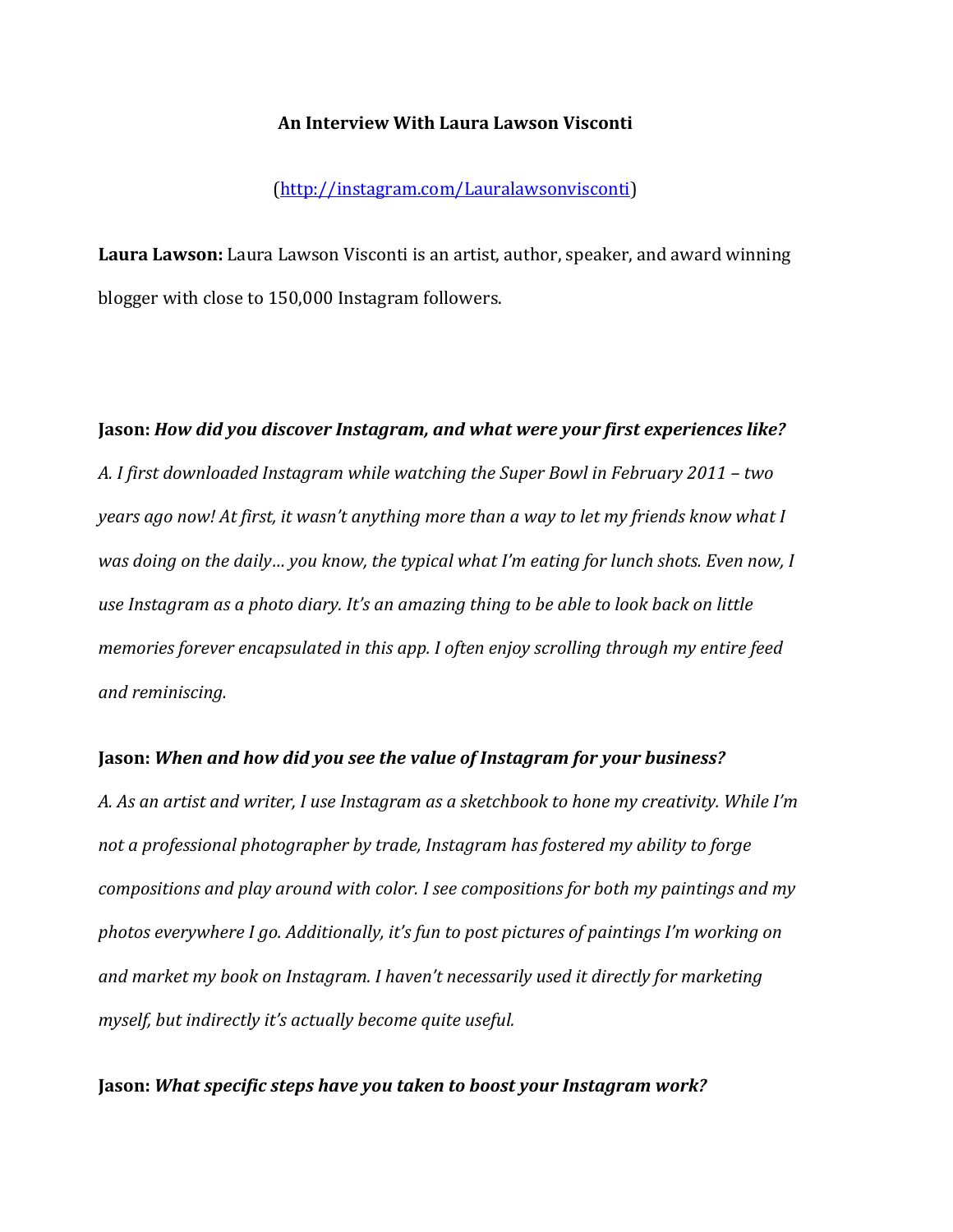A. Only a few months after I downloaded Instagram, I gotta admit that I was pretty hooked. *I* researched photo-editing apps that photographers *I* admired were using – *I* currently have about 40 on my phone – and after much trial and error, I now have a go-to routine for *editing photos before posting them to Instagram. This includes straightening and sometimes* using the clone tool in Filterstorm, playing around with ambience, contrast and center focus in Snapseed, and almost always using Filter 4 in VSCO CAM. All that being said, aside from *learning how to get the most out of expensive iPhone editing apps, it really has been* spending time with the people of the Instagram community that has inspired my work the *most. I have cultivated innumerable friendships with people, many of whom are lifelong friends, especially in Seattle and San Francisco. These creative people push and inspire me* every single day and I'm so grateful to Instagram for fostering these relationships.

#### **Jason:** *What results or successes have you achieved because of Instagram?*

A. Because of Instagram, I am able to promote my art, book, and my fiancé's career. I have been invited to take part in mobile photography art shows, social media gigs, several books, and have been interviewed countless times for various media outlets. It has helped to cultivate my name on the web and commanded a certain level of respect in the social media *world.* More than anything, I use Instagram for fun. I enjoy talking with brand ambassadors on how to grow their following using the app, but for me, it is first and foremost just a *hobby.*

**Jason:** *If* you were sitting down with someone just getting started with Instagram, *what advice would you give him or her?*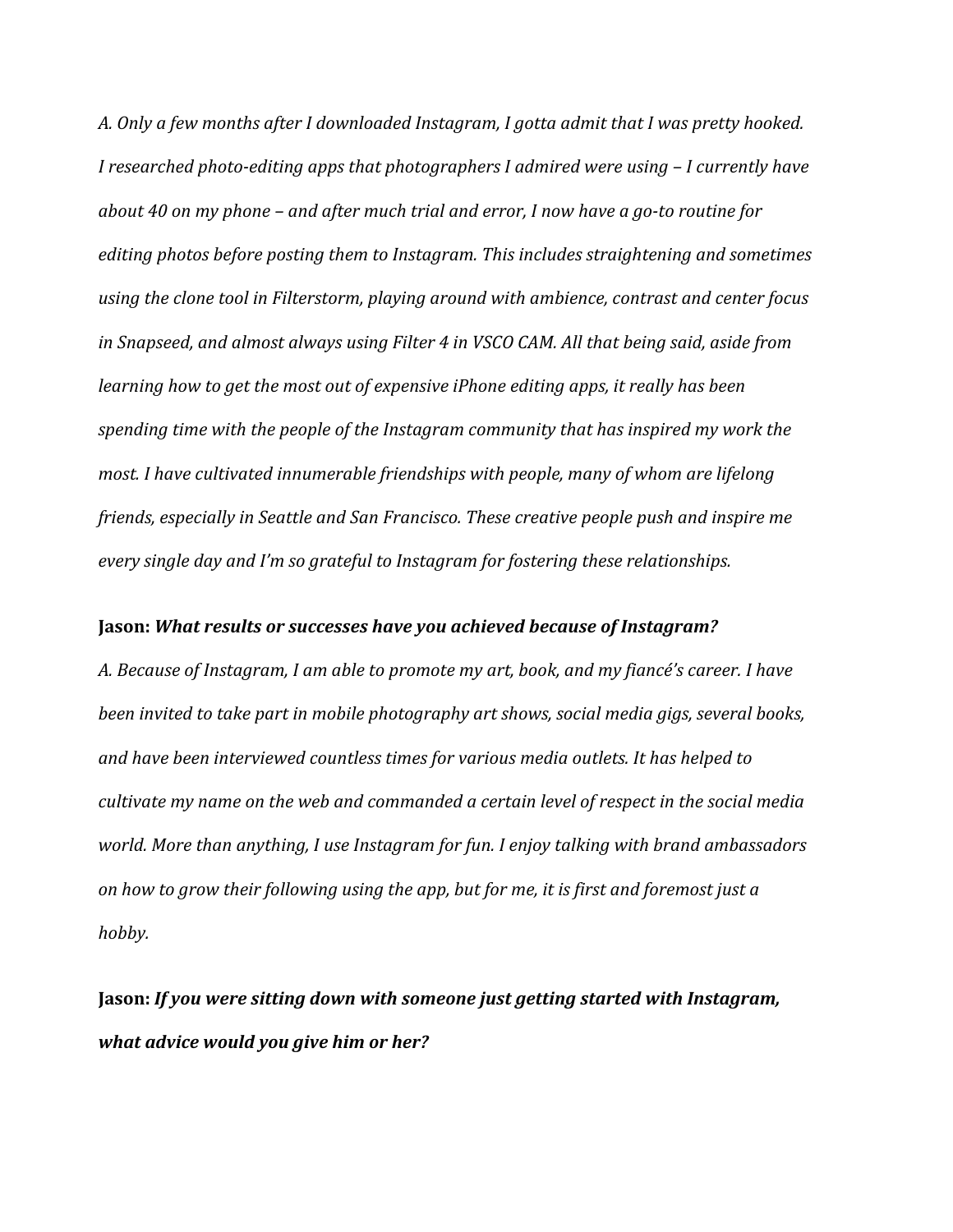A. More than anything, I would encourage them to be as interactive as feasibly possible with other users – both people commenting on their photos, and photos they randomly run across that interest them. Follow and interact with others who share common interests or have a similar business. And just have fun with it! A lot of people take Instagram way too seriously. *Enjoy* it for what it is, and at the end of the day, it's not a popularity contest – just a fun app *that is a great way to share your day-to-day life with the world.* 

# **Jason:** If you were sitting down with an experienced Instagram user, what advice *and/or questions would you have for them?*

A. Whenever I meet a fellow "experienced" user, I always enjoy hearing how they use Instagram and what filters and photo editing apps they prefer. We all do it a little bit differently. Strangers tend to view us as celebrities, which is completely silly because all we *do* is document our lives. I enjoy making fun of Instagram with others who also have a lot of *followers.* We try to not take it so seriously. In fact, several experienced users, along with *myself, have parody or secret accounts where we use Instagram "normally" and feel less pressure to always post stellar photos.* 

# **Jason:** *What's* your success story with Instagram? How has it changed your life *and/or business for the better?*

*A. My success story with Instagram is still evolving. I believe I am just beginning to tap into the benefits of having a large online following. It has led to job opportunities, interviews,* writing gigs, and so much more. More than anything, it has led to friendships. I have met *truly gifted and creative people all over the country due to Instagram. I believe that nothing is* so important in life as relationships.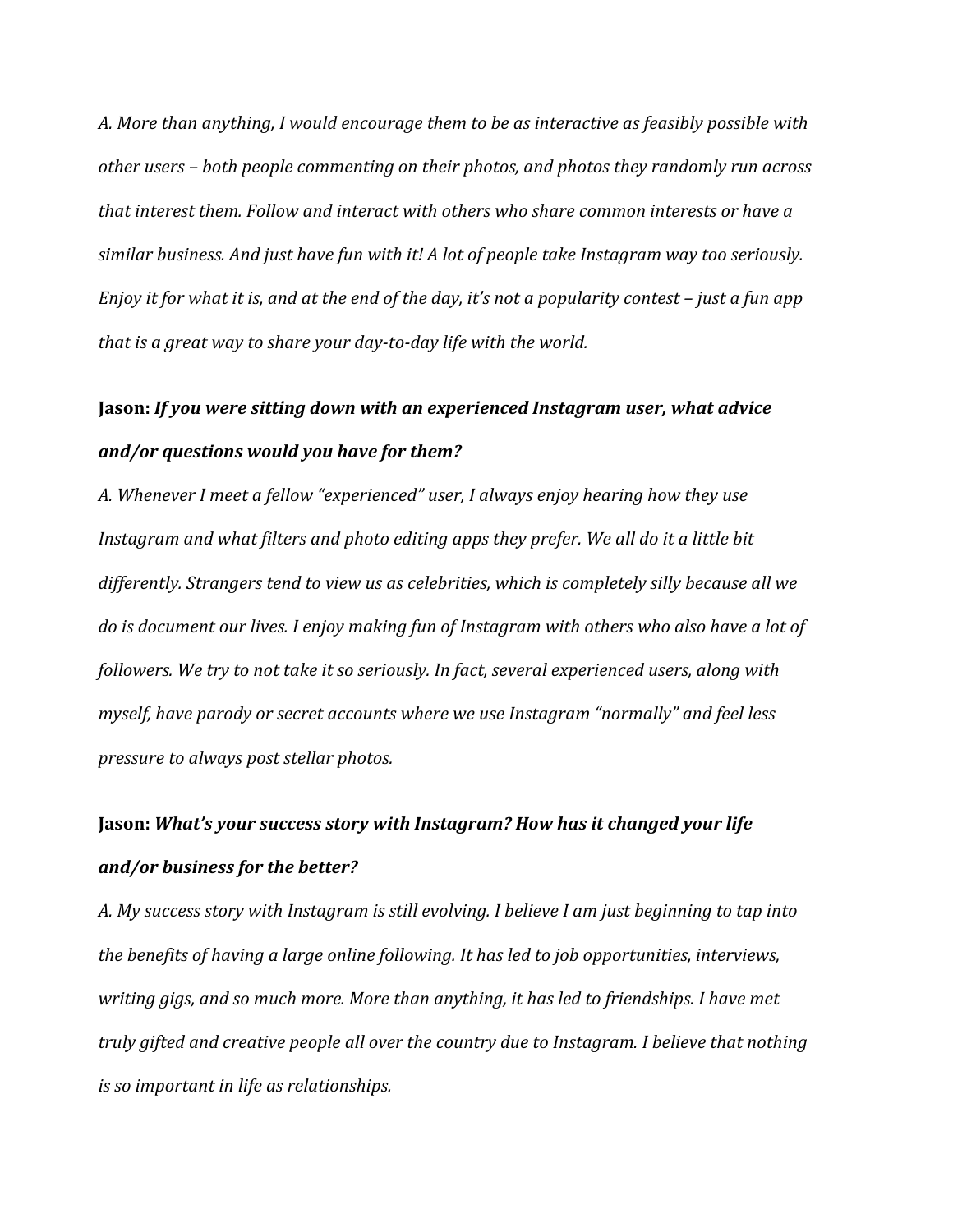# **Jason:** *What are the biggest mistakes you've made using Instagram that we can help folks avoid?*

A. Mistakes? It's an app. I don't think you can make mistakes using Instagram. If you are *trying to grow your brand, my advice is pretty self-explanatory: use it often, be interactive, and be creative!*

# **Jason:** *Can you distill your Instagram experience down into several key tips for readers?*

*A.* Be as interactive as possible. Use hash-tags but not excessively, and never use them in *your caption. Play around with outside photo editing apps, but downloading Snapseed will give you virtually all you need.* Never post DSLR photos.

*This* might be obvious, but the better pictures you post, the more attention you will *garner.* Be creative. It takes time to hone a creative eye, but after awhile, you will learn what *your followers* want to see from you, and you will begin to see square-shaped compositions *everywhere.*

*Organize a photowalk! Gather other Instagram users together and meet for an hour or* two to shoot in your city. Be creative – just about any location can produce cool and *unique shots if seen in the right way. I have been a part of photowalks with over 100 people,* and some with just a handful. Both are fun and yield completely different results. You will *learn* a lot from other people, and form some great friendships in the process!

*Don't become obsessed. If you're spending hours each day on your phone, turn it off* and go outside. If Instagram becomes more about the documentation of your life than living *your life, you've missed the point.*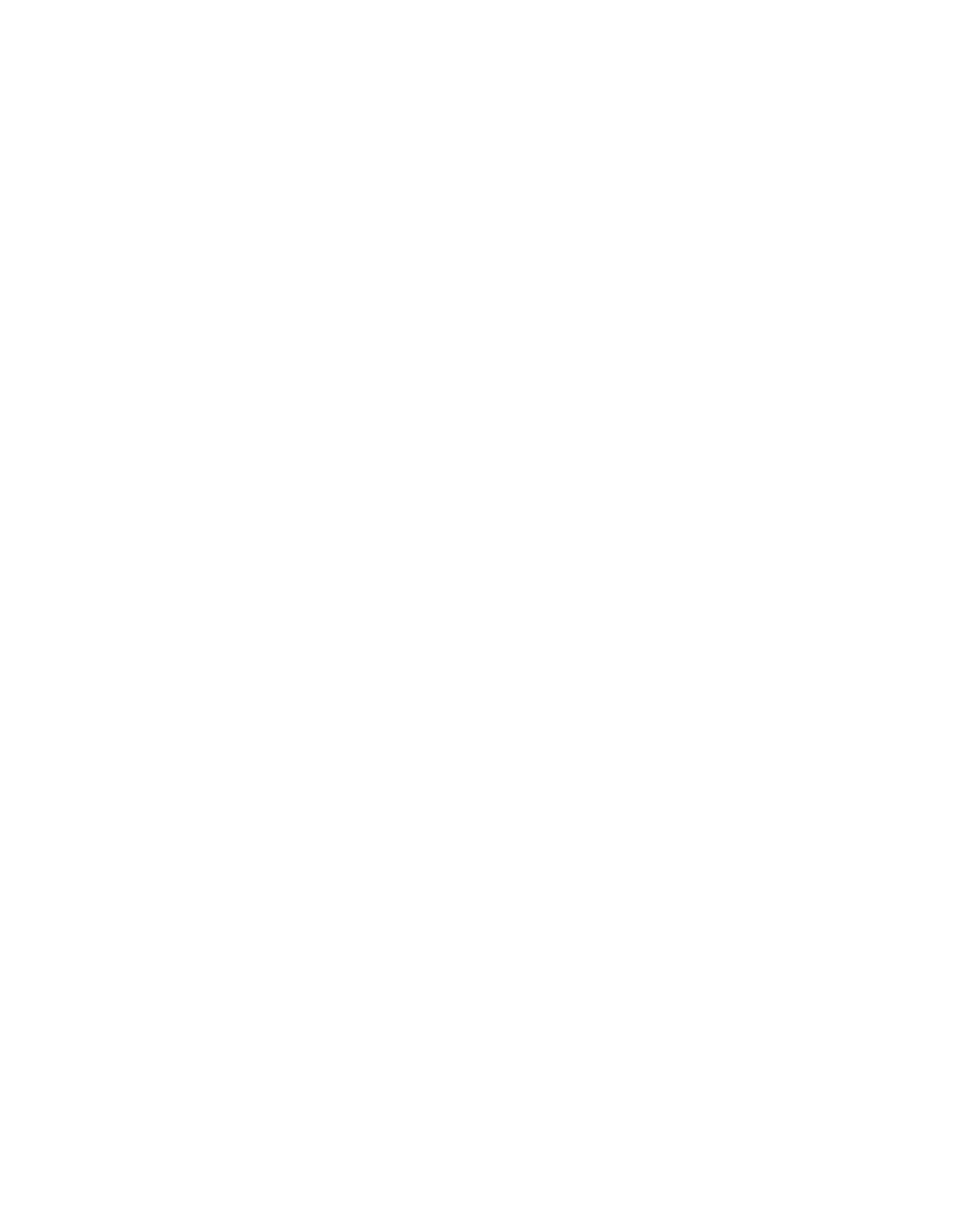## **An Interview With Erika Blanco**

#### **From United Generation Youth Ministry**

(http://instagram.com/foursquareug)

**United Generation**: Is the High School and College program of Puyallup Foursquare Church in Puyallup Washington.

## Jason: How did you become familiar with Instagram?

A. Like many people with an interest in technology, I frequently find myself investigating new platforms and testing their usability. Who wants to be left behind when the next big *thing comes along? Most stay on my phone and get deleted after about 6 months, but Instagram* was much different. It instantly became my favorite social media platform *because of its simplicity and visual strength. As a new mom, it was my digital photo album. My son's first smile, first steps, and all else were easily snapped, shared, and seen by our family and friends.*

## **Jason: How did your church start using Instagram?**

A. When we love something in our personal lives, we are eager to integrate in into our *church communications strategy. Our youth (high school and college) ministries were the first to use Instagram. This audience is more resilient to change and also more*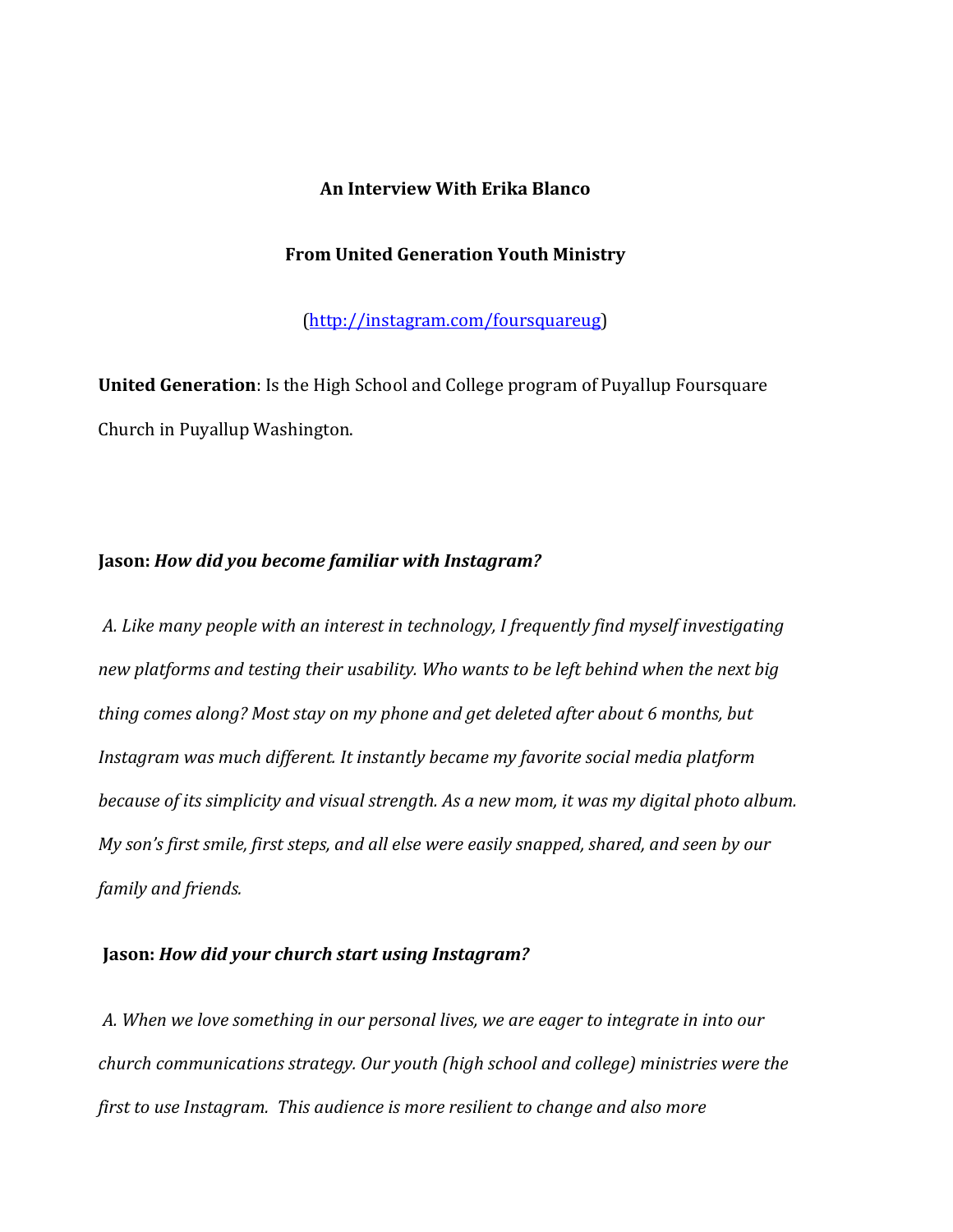*technologically literate. The value was instantly clear – visual imagery. In our communications department, we are constantly editing what we are doing by "cutting the* words in half, and then in half again." Our audience is familiar with media and marketing by *mainstream companies who spend billions every year to create the perfect image. To compete with an attention span that is conditioned to viewing images and quick messages,* we are constantly trying to show rather than explain our message. Instagram is perfect for *that strategy.* 

## **Jason:** What actions steps do you take to publish photos on Instagram?

A. We have a photography team, a social media team, and a graphics team that all partner *together.* This team is constantly expanding and giving creative people an outlet. Multiple *people managing one account has been the most successful strategy for us.* 

*In an effort to improve our quality of pictures as well as promote the creative community,* we have a rotation of volunteer photographers that shoot our services, events, and meetings. They send us their best edits and we post. The photographers have included Daniel Dillard, *Jeff Marsh, Phu Nguyen, Caroline Lindsley, Nicole Gibbons, and many others.* 

### **Jason:** What advice would you give to new Instagram users?

A. With every post keep in mind: If I was reading this without any context, would  $I \ldots$ 

- *Know what's going on?*
- Feel involved or included?
- Be compelled to join?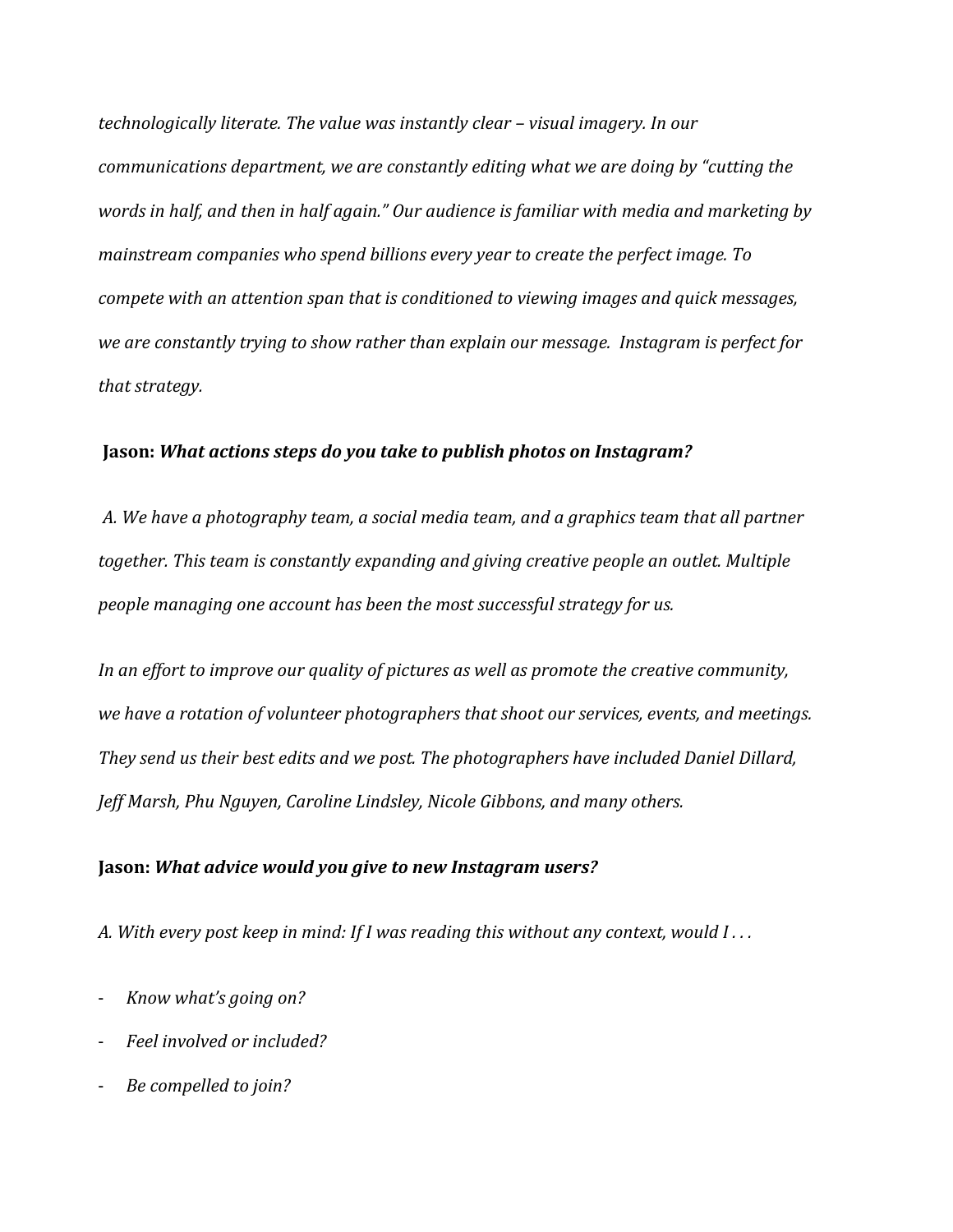Be mindful to engage beyond your post. Just because you posted it doesn't mean that *everyone knows about it!* 

Don't assume people know what you are posting. We have found that a post with little *context is worse than posting nothing at all.* 

*Keep it clear.* 

*Keep it consistent.*

Leave them wanting more.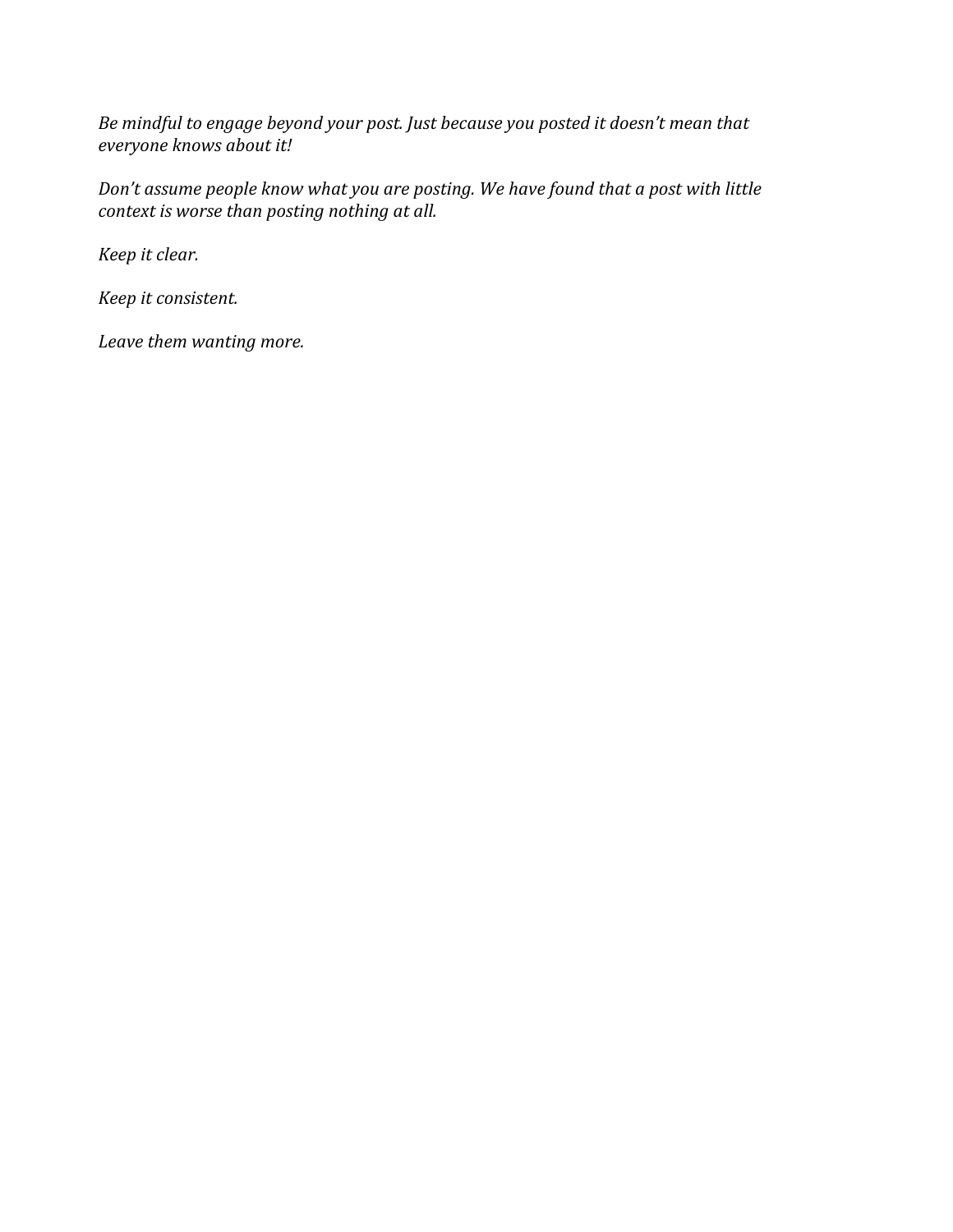#### **An Interview With Jason G. Miles**

### **Author of Instagram Power**

## (http://instagram.com/mrjasonmiles)

**Authors Note:** Since I wrote *Instagram Power* I've been interviewed by top online marketing organizations such as the American Marketing Association, Profnet, Marketing Profs, and many others. I thought I'd include my answers to their commonly asked questions in this eBook.

#### *Q: What advice would you give marketers interested in using Instagram?*

*Jason:* I'd tell them to jump into it as a personal user and begin to learn the basic functions of the App. Then begin to envision how it could work for their business. Then I'd tell them to *begin* studying how other companies in their industry are using it. Simply make a list of the *top companies in your industry and look them up on Instagram - start following them - and* see how they use it. Finally, I'd suggest they become very clear about their "editorial *mission".* In other words – why are they on Instagram and what are they going to provide *for their fans or followers that is unique & interesting? For example at Liberty Jane Clothing our Instagram editorial mission is to "give our fans and followers at behind the scenes look* at the design process & lifestyle of our lead designer – Cinnamon Miles".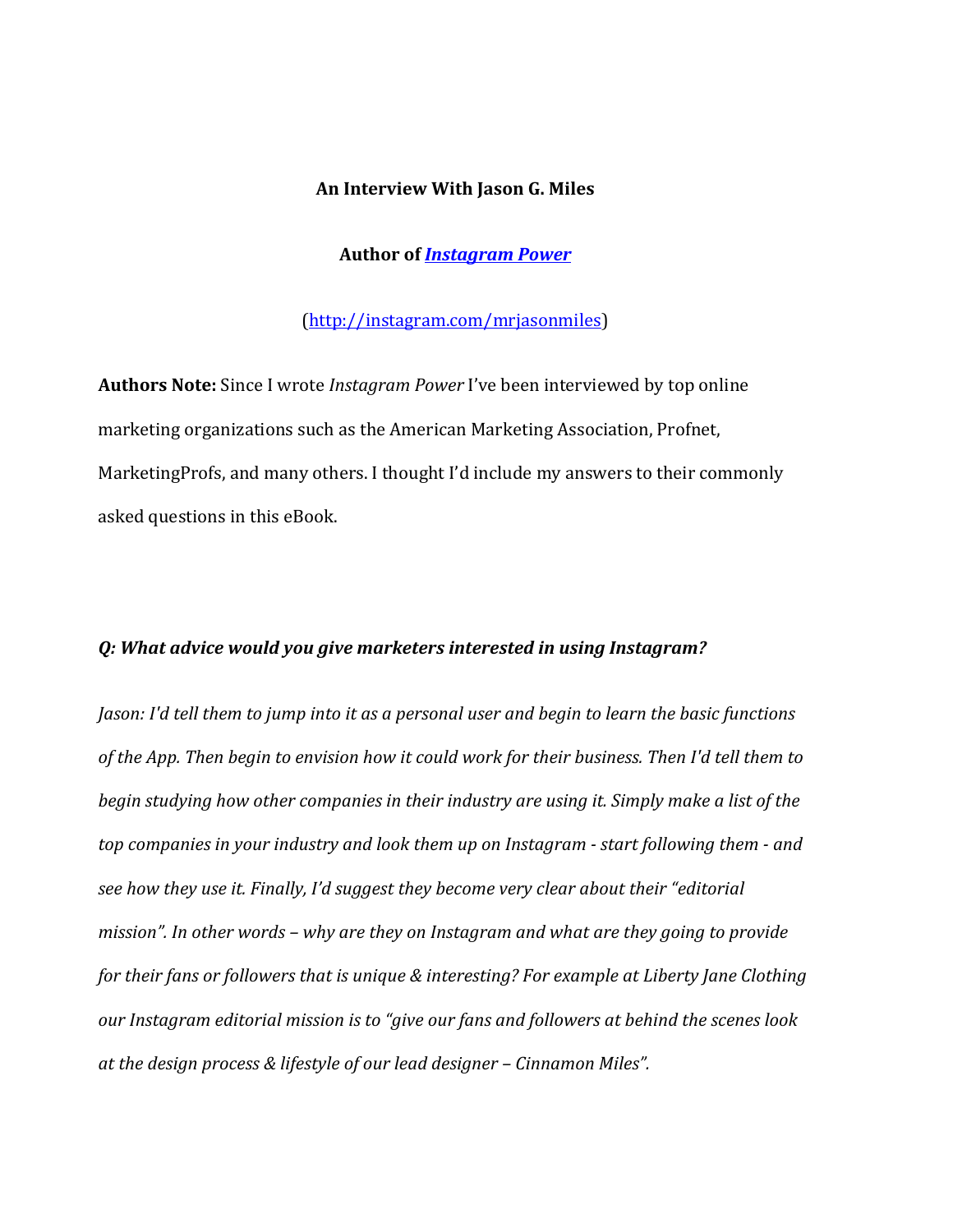# *Q: What business advantages does Instagram have over other sites like Facebook and Twitter?*

*Jason: Instagram and Pinterest are both examples of the shift in social media toward visual content* - and away from conversation based content. They are "conversation light" *compared to the older social media sites – and that is truly refreshing. People are tired of being chained to Facebook and Twitter to ensure they don't miss a customer question or comment.* As a marketer, this new shift to visual content is great because it's easier to share *visual content than it is to constantly engage in conversations.* 

# *Q: In Instagram Power you talk about 10 monetization strategies working on*  Instagram - can you share them?

*Jason: Sure, they include:* 

#1 Classic Display Ads: Instagram is perfect for using "old-school" display ads. These use powerful images with strong copywriting to create a solid call-to-action. Many companies are simply re-jiggering their old display or print ads for the Instagram format.

#2 Giveaways: Many companies are using giveaways effectively on Instagram. For example *Forever* 21 recently did a nice giveaway with a cool calendar view that they used to reveal *the prizes* – almost like an advent calendar that reveals the next prize each day.

#3 Special Offers: In the book I discuss how Alphabet Bags does this effectively with their use of a "Free Shipping" offer. Many companies are doing these types of offers on Instagram. *What is especially cool is when you only announce the special offer on Instagram and then*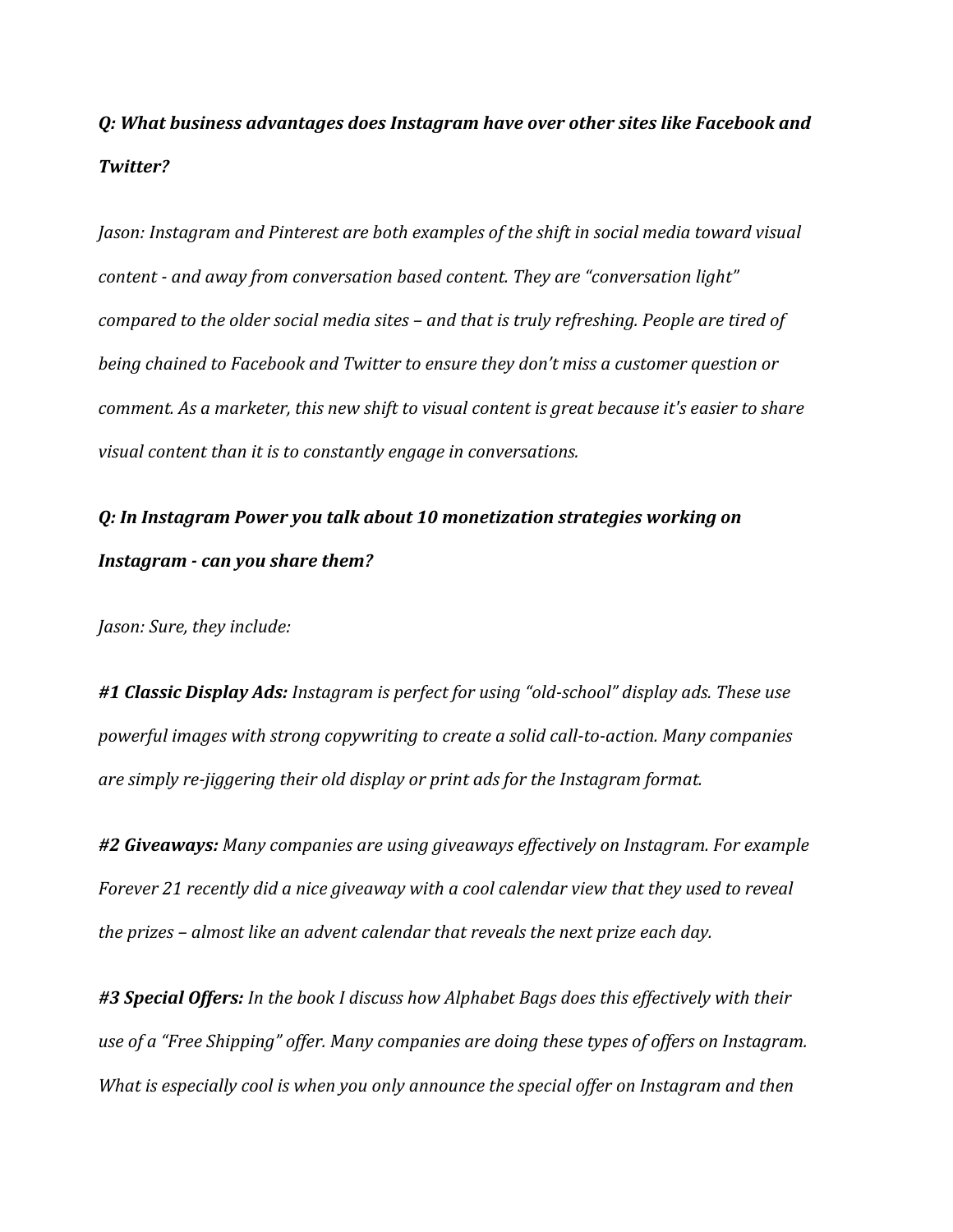*monitor results. This gives you a mechanism to test and document the effectiveness of your Instagram work.*

#4 Contests: Contests on Instagram are easy – most companies use a hashtag as the *method* of entry. Modcloth is an online retailer that does this particularly well.

#5 Advertise An Info Product: Of course you can announce an information product on Instagram and then drive people to get it on your website. You'd think this would just be the domain of Internet marketers, but recently Cisco did this effectively with content from a survey they did – they released snippets from it as graphical content on Instagram then encouraged people to get the full report on their website.

*#6 Two-Step Lead Generation: When you target hashtags repeatedly to get niche*  enthusiasts to follow you, then publish images of your products, you're conducting two-step *lead generation.* That is the "aha" trick mentioned by Brian in the Dakota Mechanic *interview. This is a brilliant marketing tactic.* 

#7 Visual Product Launches: This tactic is very simple and works nicely on Instagram. We do it regularly at Liberty Jane Clothing. The idea is simple – start sharing pictures of your products very early in the process – from concept to design to construction. Include people *in the journey to build enthusiasm and early buy-in.* 

#8 Photo Walks: Local marketers can use Instagram effectively by conducting photo walks. *These are meet-ups* where you offer to give people a walking tour of your neighborhood or *city* – so they can take Instagram pictures. These are very popular and it gives local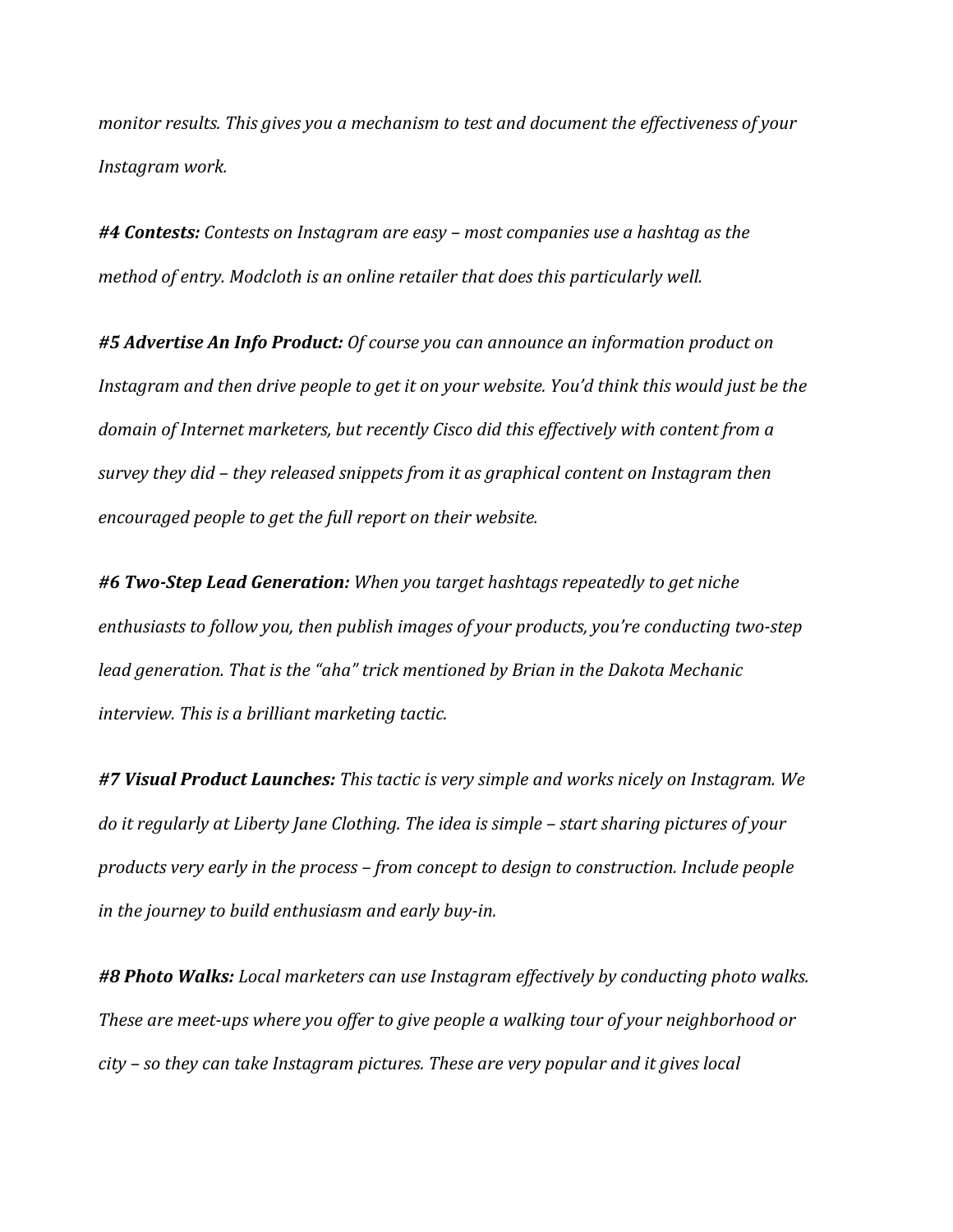*merchants* an opportunity to meet with people – be cool – and share more about their *business.*

#9 Leverage Hashtags: Local marketers can also leverage hashtags to drive viral sharing. *A* good example is a restaurant in New York – Comodo. They publish a hashtag on each *menu* item so prospective buyers can see what other customers pictures looked like. Of *course as people order their meal, they also snap an Instagram picture – use the hashtag and the viral sharing continues.*

#10 Create Physical Products: There are lots of sites online, like stickygram, which allow *you to turn your Instagram images into physical products. Things like stickers, magnets,* calendars, coffee mugs, etc. So if you have particularly *iconic* images, or a very strong brand *that people really find desirable, then you could simply start selling your "merch".* 

*Q:* What do you say to the marketer that says, "I'm already overwhelmed with Facebook, Twitter, YouTube, and Pinterest - I cannot add another social media *channel to the mix"?* 

*Jason: I'd agree, it's a challenge, but Instagram has a few unique attributes that make it particularly effective. First, it's very easy to use and doesn't require a lot of daily administration.* In fact, the advice most Instagram marketers would give you is to only add *one* or two pictures a day. Go for high quality and low volume. Additionally, the *conversations are less common, and shorter, on Instagram. So, you can do it quickly and* easily. Finally, Instagram is a perfect platform to recycle imagery that you might already *have from product shots, to behind the scenes pictures of your business. Even sharing*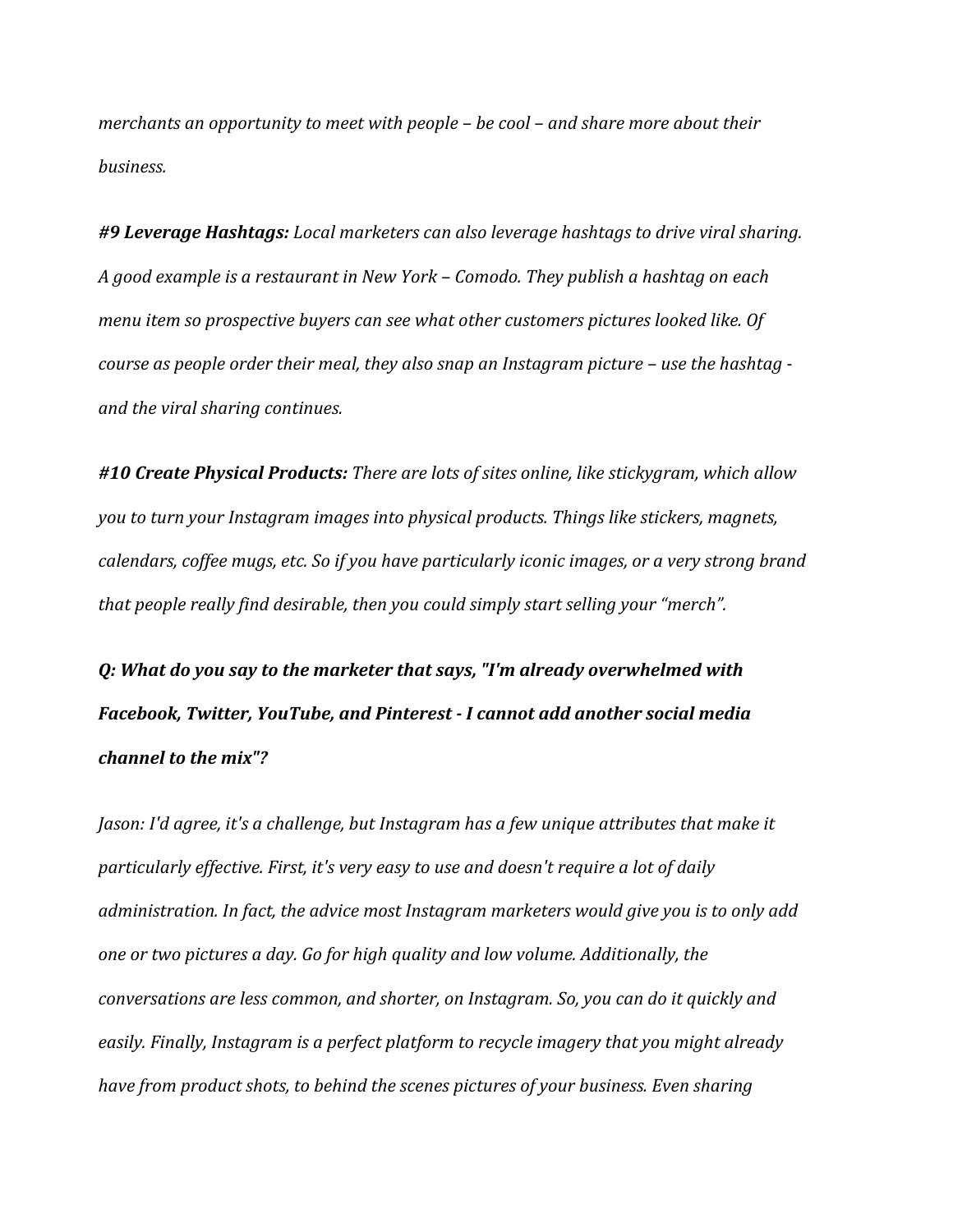personal shots makes sense if you're trying to include customers in a "behind the scenes" *look at your work.*

# *Q:* Why are you so excited about Instagram and why did you decide to write *Instagram Power?*

*Jason.* When I was writing *Pinterest Power I* was visiting with my brother-in law. I told him to check out Pinterest for his small business -and he said - "I am, but Instagram is working *better for me".* So I asked him what he was doing - how it was working for him. He showed *me* the ropes and I was hooked. I could immediately see how it would be helpful to our small *business.*

*I* decided to write Instagram Power because I was passionate about learning how to use it for marketing purposes and to share those lessons. Because of the sales success of *Pinterest Power I had the opportunity to propose a few additional projects to the great folks* at McGraw Hill. I suggested **Instagram Power & YouTube Marketing Power**. I'm excited that *both* of the new books have recently come about. I try to write each book in the same way as a simple to follow guide for marketers. Anyone can pick up these books and start *implementing strategies for their small business immediately.* 

# *Q:* Is the fact that Instagram is used primarily on a smartphone important as a *marketer?*

*Jason.* I think it's massively important. The number of people who are online via a mobile device versus a computer is growing at a huge rate. Just three years ago it was like 3% of all *Internet traffic* was from mobile. This year it was closer to 20% - and in some countries like